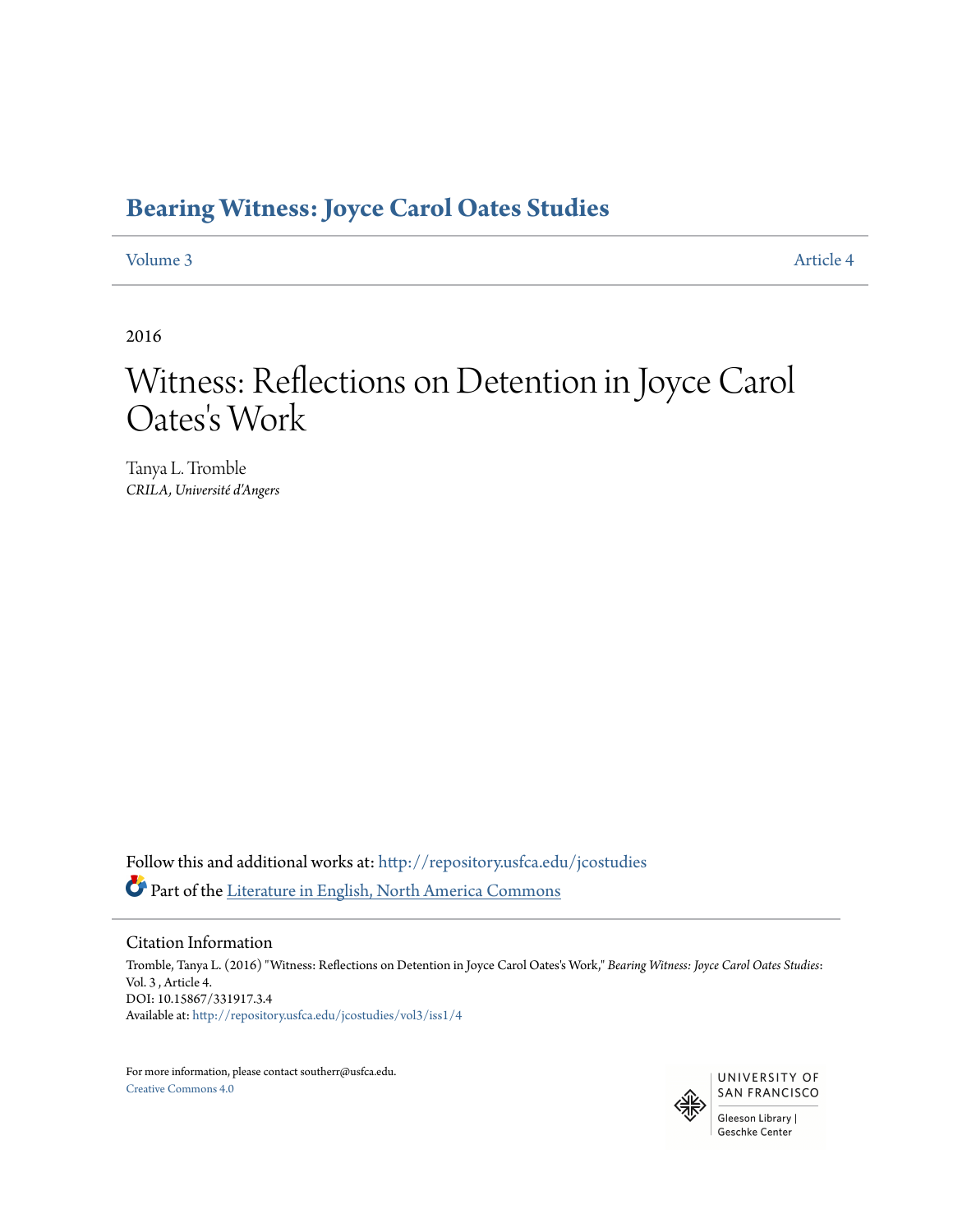# Witness: Reflections on Detention in Joyce Carol Oates's Work

### **Cover Page Footnote**

My thanks to Michelle Ryan-Sautour, Catherine Bernard and John Engle for inviting me to present a paper on this subject at their workshop for the French SAES convention in Toulon in June 2015.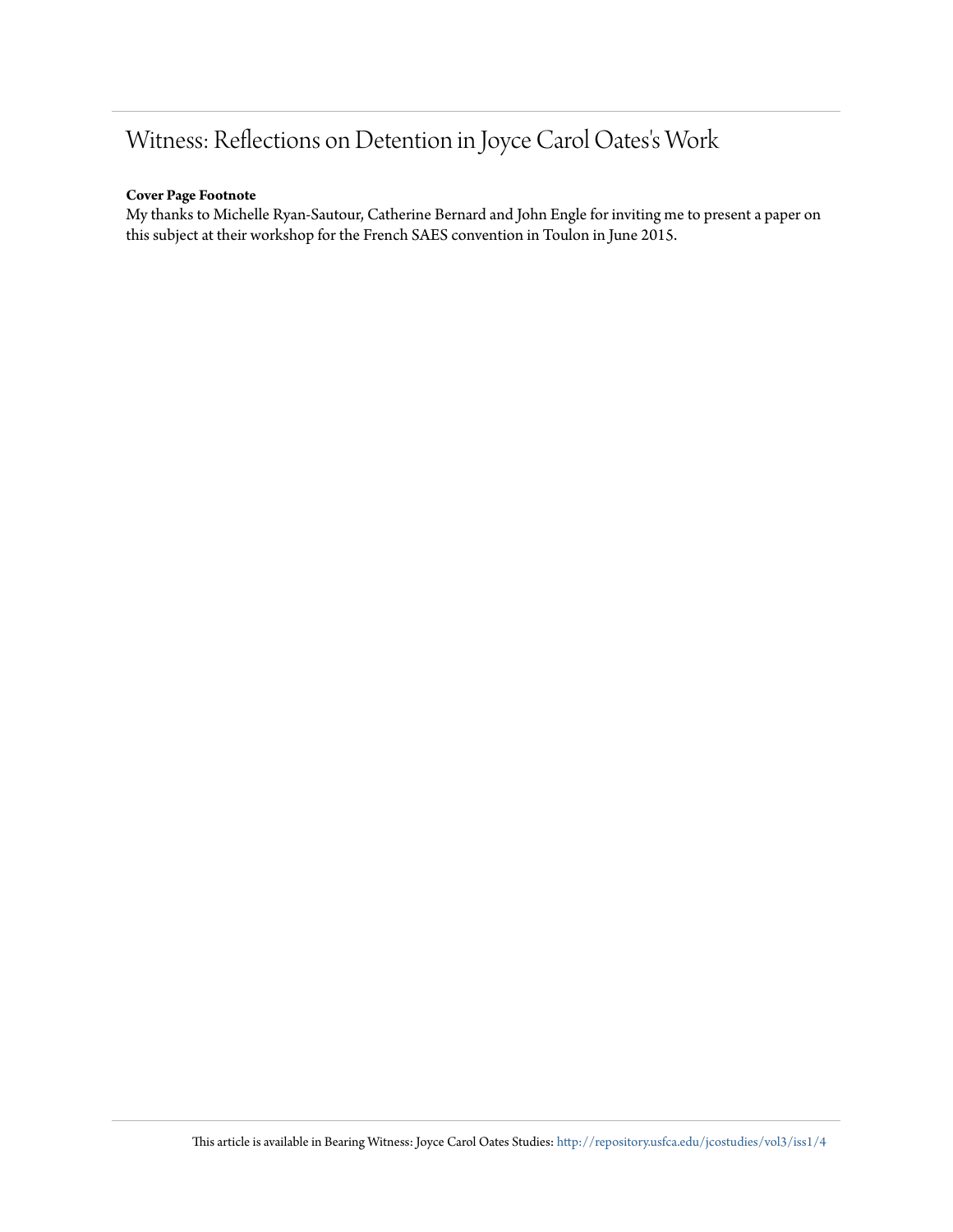# Witness: Reflections on Detention in Joyce Carol Oates's Work



*CRILA, Université d'Angers* Tanya L. Tromble

hroughout her career, Joyce Carol Oates has resisted the urge of others to label her a feminist writer, insisting that she be considered a writer, independent of biological gender. She *has* given voice to countless socially-invisible female character types, but this is only one concern among many. Oates is an incredibly active writer, producing pieces of many different types and interests. Rather than to actively incite through militant action, she uses her prolific pen to create testimonies to contemporary American life. One does not think of Oates as an activist. In 1972, Alfred Kazin described her as a reserved writer whose "life is in her head; her life is all the stories she carries in her head" (6). Yet, her career-long engagement with creating a multi-faceted portrait of society seeking particularly to give voice to the voiceless among us might be equated with a passive form of activism. Kazin expresses Oates's writerly T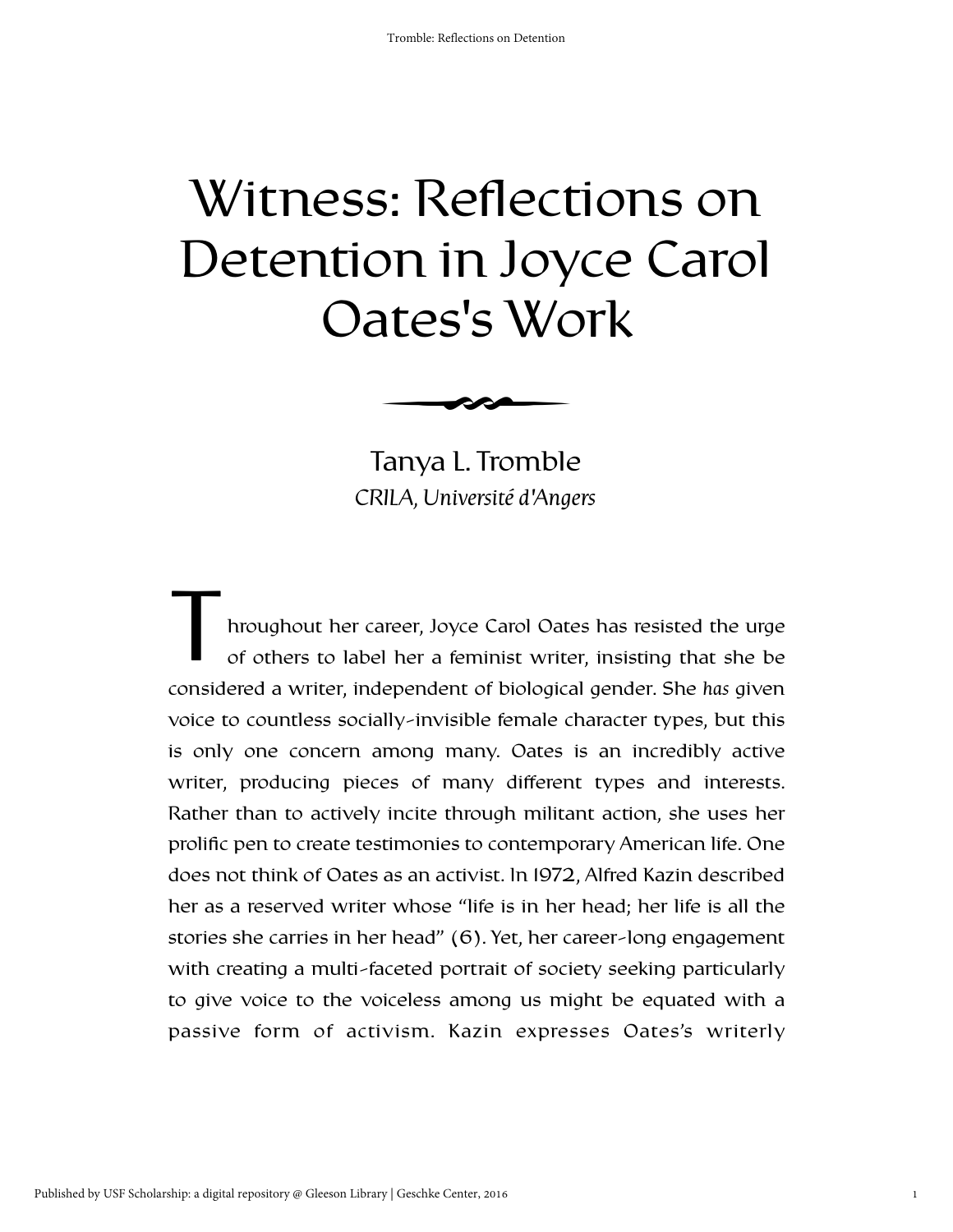preoccupation in the following way: "The sheer rich chaos of American life, to say nothing of its staggering armies of poor, desperate, outraged, and by no means peaceful people, presses upon her" (9-10). A unique ability to feel "the pressure, mass, density of violent American experience not known to the professional middle class" is what Kazin sees as setting Oates apart (10). More than forty years later, Kazin's portrait of a reserved, yet socially engaged author is still largely relevant.

<span id="page-3-1"></span>Though notions of crime and justice have been central to her fiction since her first published story in 1959, "In the Old World,["](#page-3-0) any focus on incarceration experience in her writing has tended towards the metaphorical as Oates has often chosen to focus on the detrimental effects of crime on victims. Her first story, for example, relates the struggle with guilt on the part of a Caucasian boy who has wounded an African American boy's eye in a knife fight. He attempts to turn himself in for the crime, but the sheriff will hear nothing of it.

Oates has occasionally depicted actual incarceration experiences. One thinks of the much-anthologized experimental story "How I Contemplated the World from the Detroit House of Correction and Began My Life Over Again"; "Tetanus," which deals with juvenile detention; and the epistolary "Dear Joyce Carol," consisting of nine letters from an inmate to the author. Part three of the 1993 novel *Foxfire* deals with the detention experience of a teenage girl. Oates's interest seems to have intensified since teaching

<span id="page-3-0"></span><sup>&</sup>lt;sup>[1](#page-3-1)</sup> The story was selected as co-winner of the *Mademoiselle* College Fiction Competition and printed in the August 1959 issue. It was reprinted in Oates's first collection, *By the North Gate*.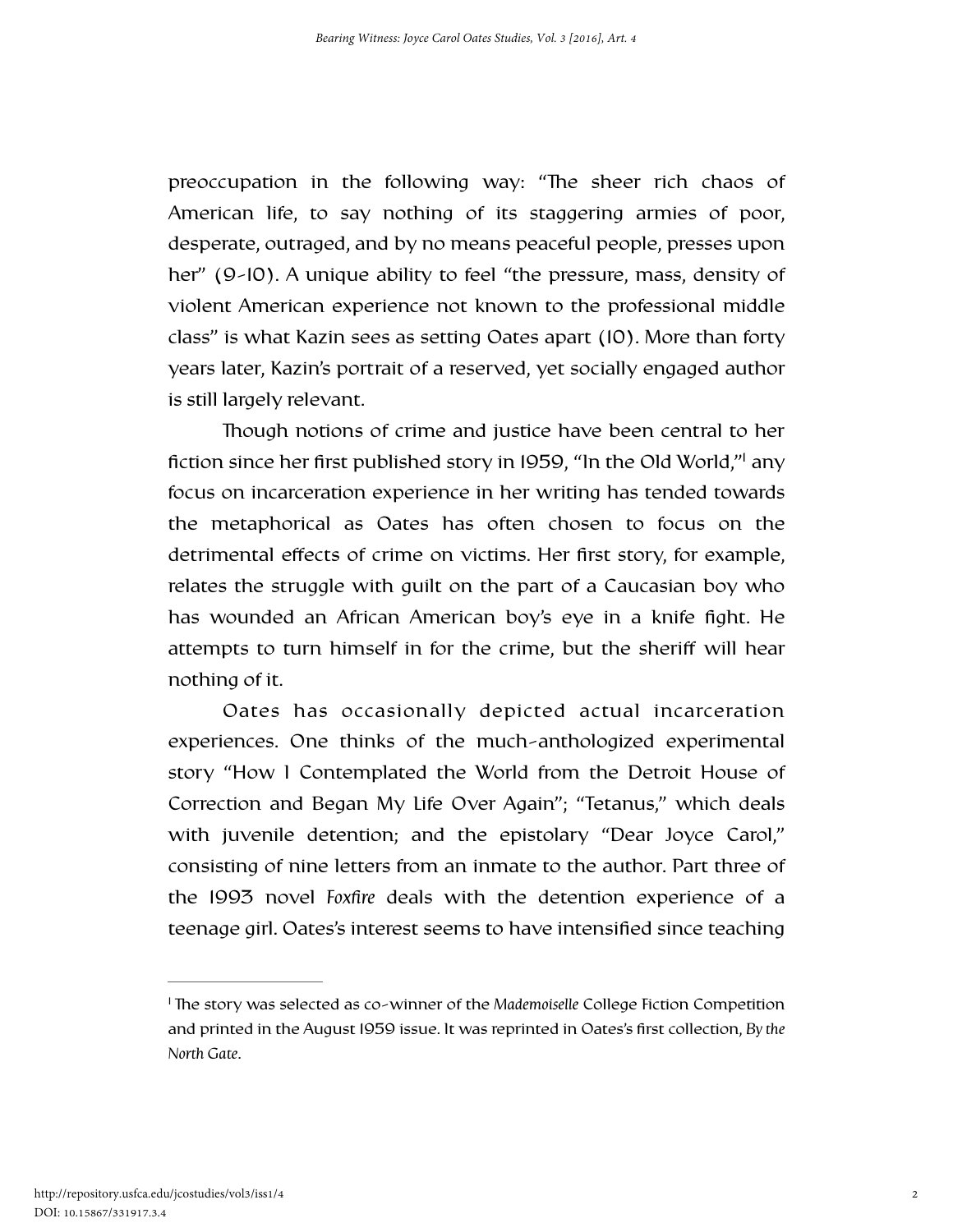<span id="page-4-1"></span>writing workshops at San Quentin Maximum Security Facility for Men in California in the Spring of 2011. During the same period, Oates toured the facility, publishing an essay about the experience entitled ["](#page-4-0)A Visit to San Quentin."<sup>[2](#page-4-0)</sup> Many details from this essay are reproduced in Oates's subsequent prison-themed fiction. Three stories published since—"San Quentin," "Anniversary," and "High" deal in various ways with prison education programs. This foray into prison-themed fiction has culminated, for the time being, in two works published in 2014: a novel, *Carthage*, which includes a wrongly imprisoned character and another working on an exposé on prison executions, and an edited story collection of fiction by inmates, *Prison Noir*. These works combine to create testimonies to prison life in the United States and raise questions about the nature of the system that puts people there. In her introduction to the collection, Oates writes: "hardly to our credit, the United States locks up nearly 25 percent of the world's prison population, while having only 5 percent of the world's overall population. Or, in other terms, the United States incarcerates more than 2.2 million individuals, a far higher rate per capita than any other nation"  $(14)$ . This is at once a statement of fact and a critique seeking to combat feelings of indifference on the part of the general public from a writer who has consistently engaged in telling stories of the socially marginal.

This article will discuss the depiction of incarceration experiences and prison visits by outsiders in the above-mentioned short stories. The shared vision they evoke of a problematic system

<span id="page-4-0"></span>First published in *Better an Fiction: True Travel Tales From Great Fiction Writers*, ed. Don [2](#page-4-1) George (Oakland: Lonely Planet Publications, 2012). Reprinted in *Soul at the White Heat*.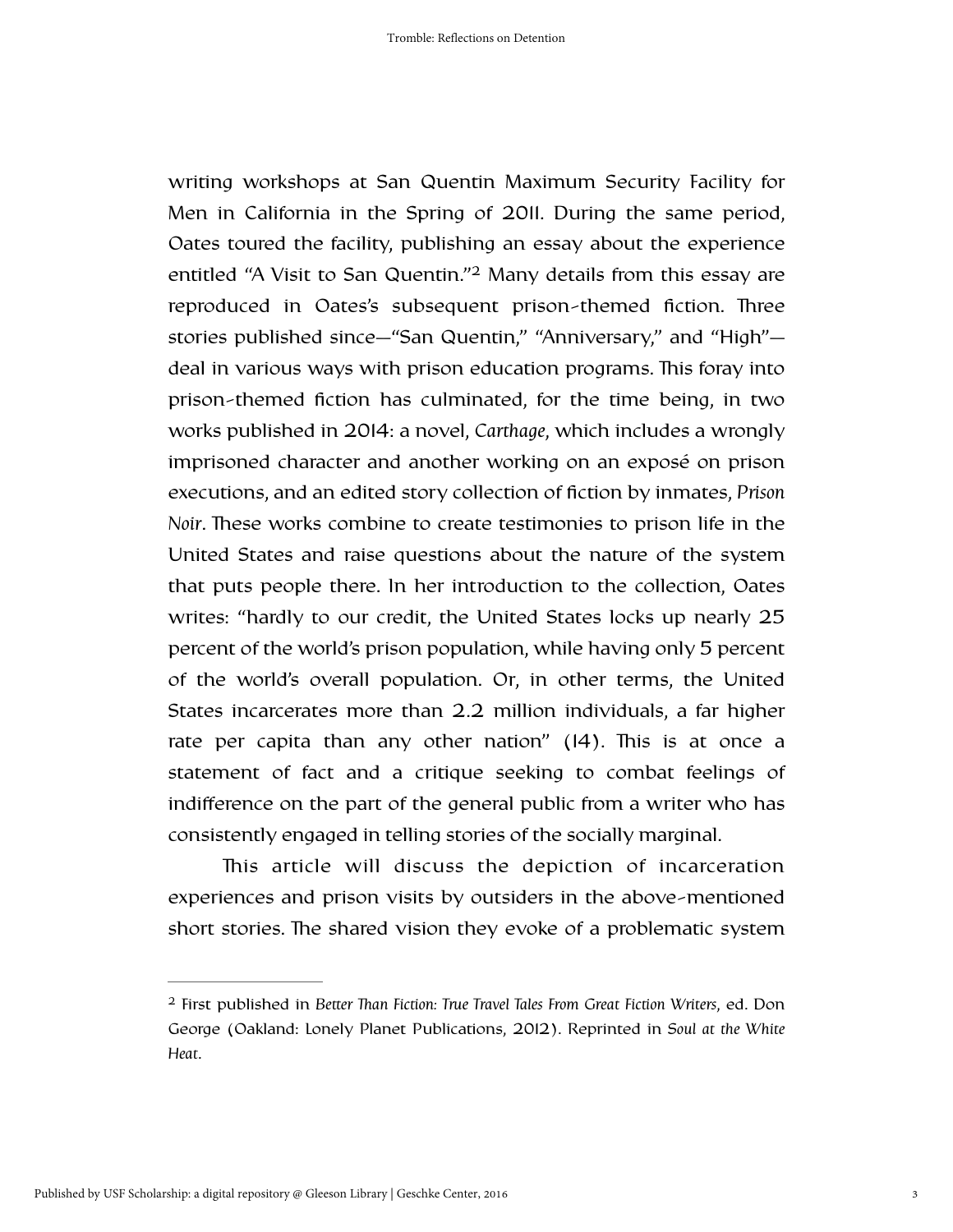which breeds circular violence through its attempts to dehumanize will shed light on the way in which Oates's engagement with America's imperfect prison system has culminated in her work editing a volume of inmates' fiction.

### Abuse

<span id="page-5-1"></span> "How I Contemplated the World from the Detroit House of Correction and Began My Life Over Again[,](#page-5-0)" first published in  $1969$ ,  $3$  is an experimental story relating a fifteen-year-old girl's search for selfhood that involves rebelling against her carefully manicured affluent suburban life. The reader is presented with notes for an essay, thematically arranged, rather than a finished product. In spite of the title, only three paragraphs of this sixteen-page "story" are devoted to the unnamed protagonist's time in the correctional facility. The first describes an older African American girl, one of the girls who will beat her up (HIC 160). The second describes her state of mind in the facility: she had been content and desired to stay there, a stubborn adolescent refusing to go home, "up until that night in the lavatory when everything was changed" (HIC 160), "up until that night her mind is changed for her" (HIC 161). The third relates the events of "that night" when Princess and Dolly "corner her in the lavatory at the farthest sink" and "God, how she is beaten up!" She attributes the reasons for this beating to the hatred and desire for revenge of the oppressed (HIC 161).

Though this story is more about a young girl's search for "love" and understanding" (Johnson 113) than about crime and

<span id="page-5-0"></span><sup>&</sup>lt;sup>[3](#page-5-1)</sup> First published in *Triquarterly* (Spring 1969). Citations are taken from the Fawcett edition of *The Wheel of Love and Other Stories* and abbreviated HIC for in-text references.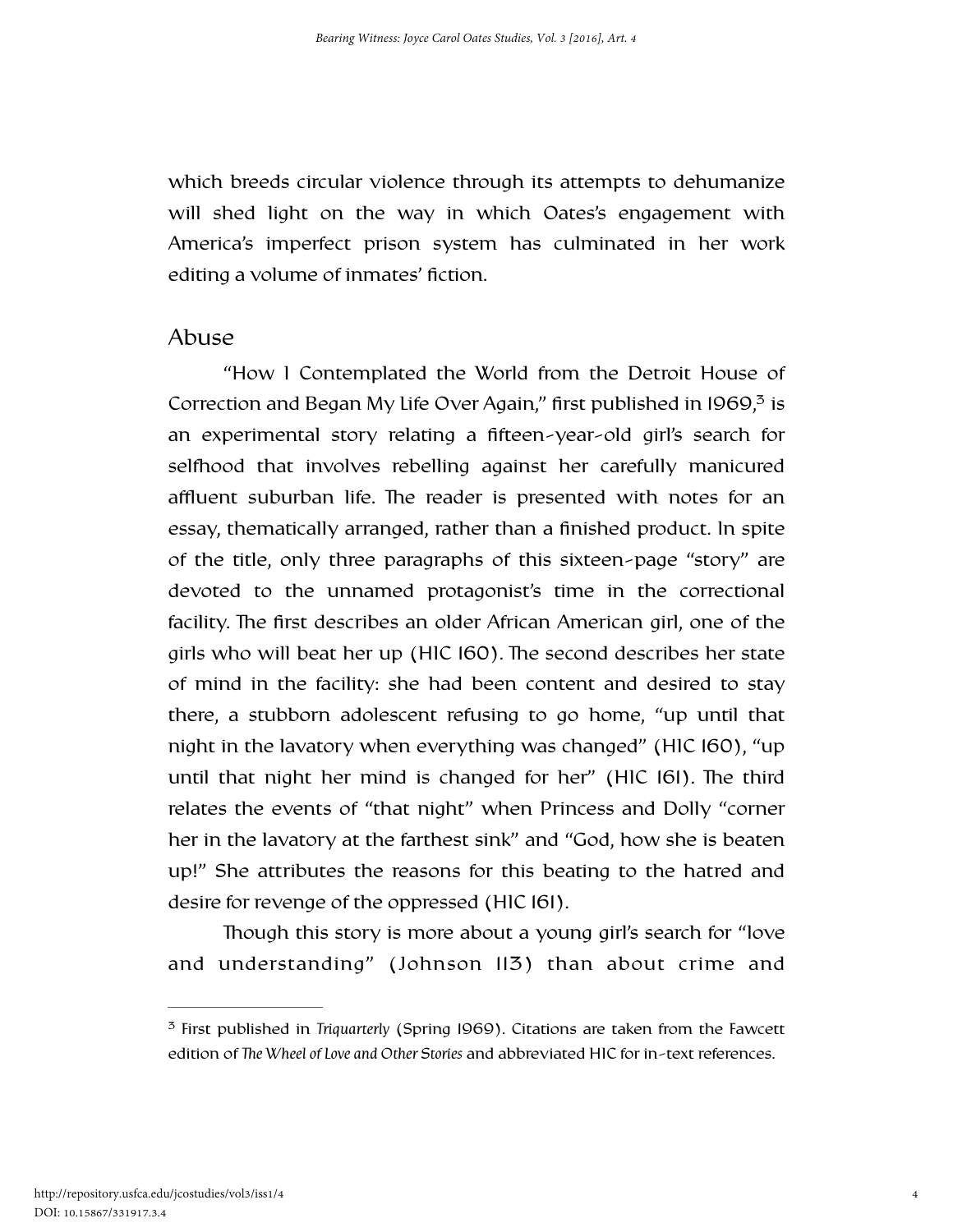<span id="page-6-2"></span>punishment, or even the satiric social commentary it employs, it presents two reflections on detention and abuse that will become common elements of most of Oates's prison stories. First, the narrator is abused in the House of Correction, beaten up by two other female teenage inmates (HIC 161). Second, the possibility of incorrect behavior by the police is hinted at: "It took three of them to get me in the police cruiser, so they said, and they put more than their hands on my arm" (HIC 157). This early story offers a glimpse of Oates's humanist concern with detention that will be expanded twenty-four years later with the depiction of Legs Sadovsky's detention experience in *Foxfire* and picked up again in more regular [4](#page-6-0) prison stories beginning in 2008. Similarly to her precursor protagonist, Legs, also fifteen, experiences verbal and physical abuse at the hands of police, corrections officers and trusty inmates. Oates provides a more detailed account in this novel, devoting a fifty-page part to Legs' time at the Red Bank State Correctional Facility for Girls where she has an eye gouged by a guard's thumb on more than one occasion and undergoes frequent stints in isolation to which she is dragged "with both arms twisted up behind her back, such pain Legs is starting to vomit starting to faint" (F 142). Such responses are not always unprovoked, as when Legs loses control, "ramming an elbow into the trustie's [sic] meaty side<sup> $n$ [5](#page-6-1)</sup> (F 141).

<span id="page-6-3"></span>This circle of violence performed on and by detainees is found at the core of all of Oates's prison stories which convey an image of a correctional system that breeds violent behavior and abusive attitudes, both on the part of detainees and corrections staff. These

<span id="page-6-0"></span>Abbreviated F for in-text references. [4](#page-6-2)

<span id="page-6-1"></span><sup>&</sup>lt;sup>[5](#page-6-3)</sup> Two spellings of the word can be found in the novel: "trusty" and "trustie."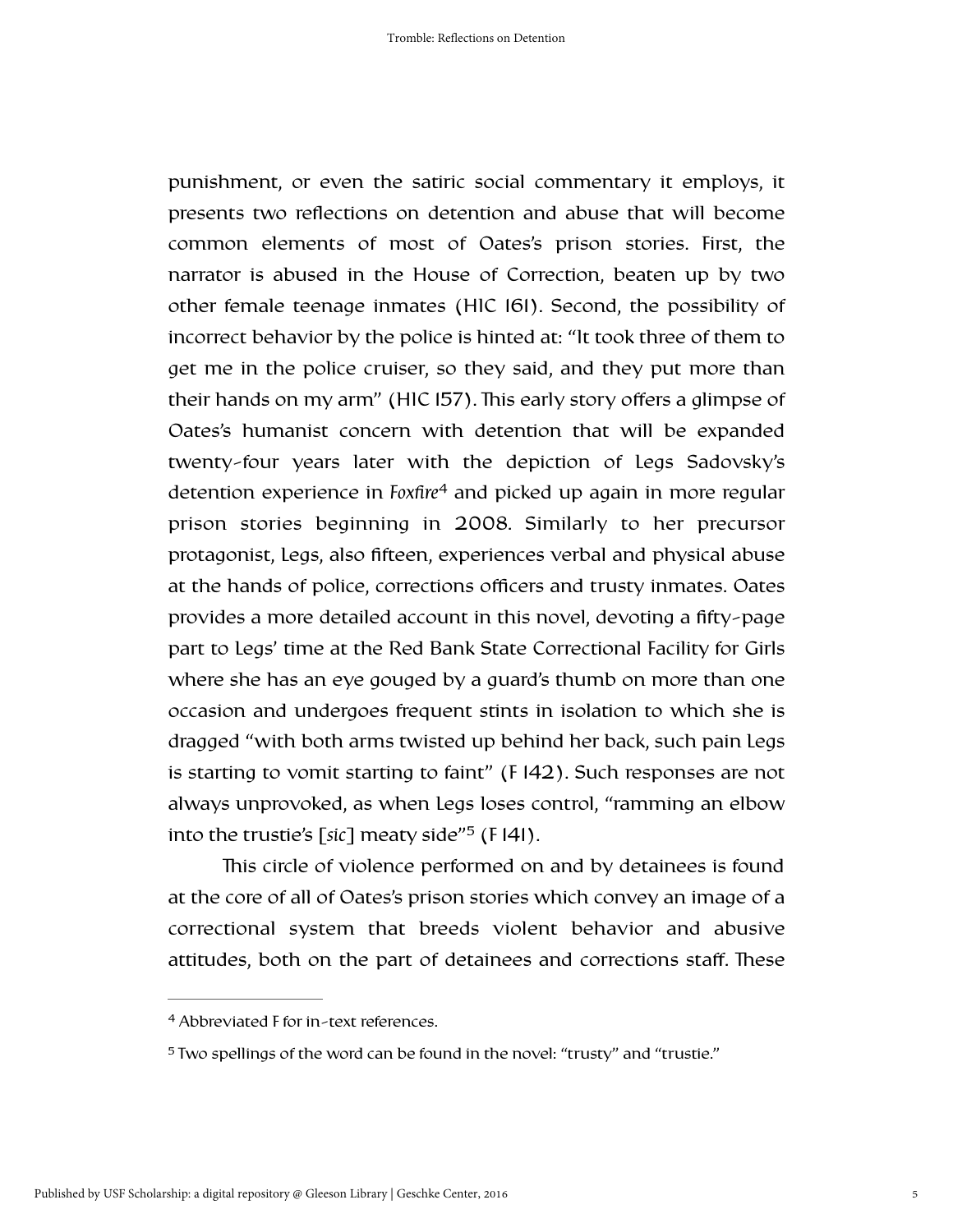stories, along with "Tetanus" and "Dear Joyce Carol," highlight another aspect of this: a capacity for violence and abuse also lurks behind unexpected faces including female inmates, friendly counsellors and frightened children, as well as inmates who have served their time and are to be released.

<span id="page-7-1"></span>["](#page-7-0)Tetanus" $6$  tells the story of an interview between a young boy and a family services officer. The first paragraph begins with the boy's name in italics: "Diaz, César" (T 187). This ordering—last name, comma, first name—depicts him from the start as an institutionalized entity. This impression is accentuated when the family services officer enters the room. His name, "Zwilich," also begins a paragraph, but he is not in custody, his name does not need italics and he does not have to be identified by his full name. Following the boy's name, the first paragraph presents a description of the boy meant to encourage sympathy. He is frightened, withdrawn, and has been injured by the police. However, this image of a fragile eleven-yearold is contradicted at the close of the paragraph when it is revealed "he'd been taken into Trenton police custody on a complaint by his mother for threatening her and his younger brother with a fork" (T 187).

The harsh reality of the family services interview situation between counsellor and detainee is paralleled by personal problems in Zwilich's life. The story's closing image reflects a self-destructive tendency in Zwilich who is separated from his wife: "His heart beats with a forlorn eager hope: sun spilling its light onto the bridge, onto

<span id="page-7-0"></span>First published in *Triquarterly* in 2008 and collected in *Give Me Your Heart* in 2011. [6](#page-7-1) Citations are taken from the magazine publication and are abbreviated T for in-text references.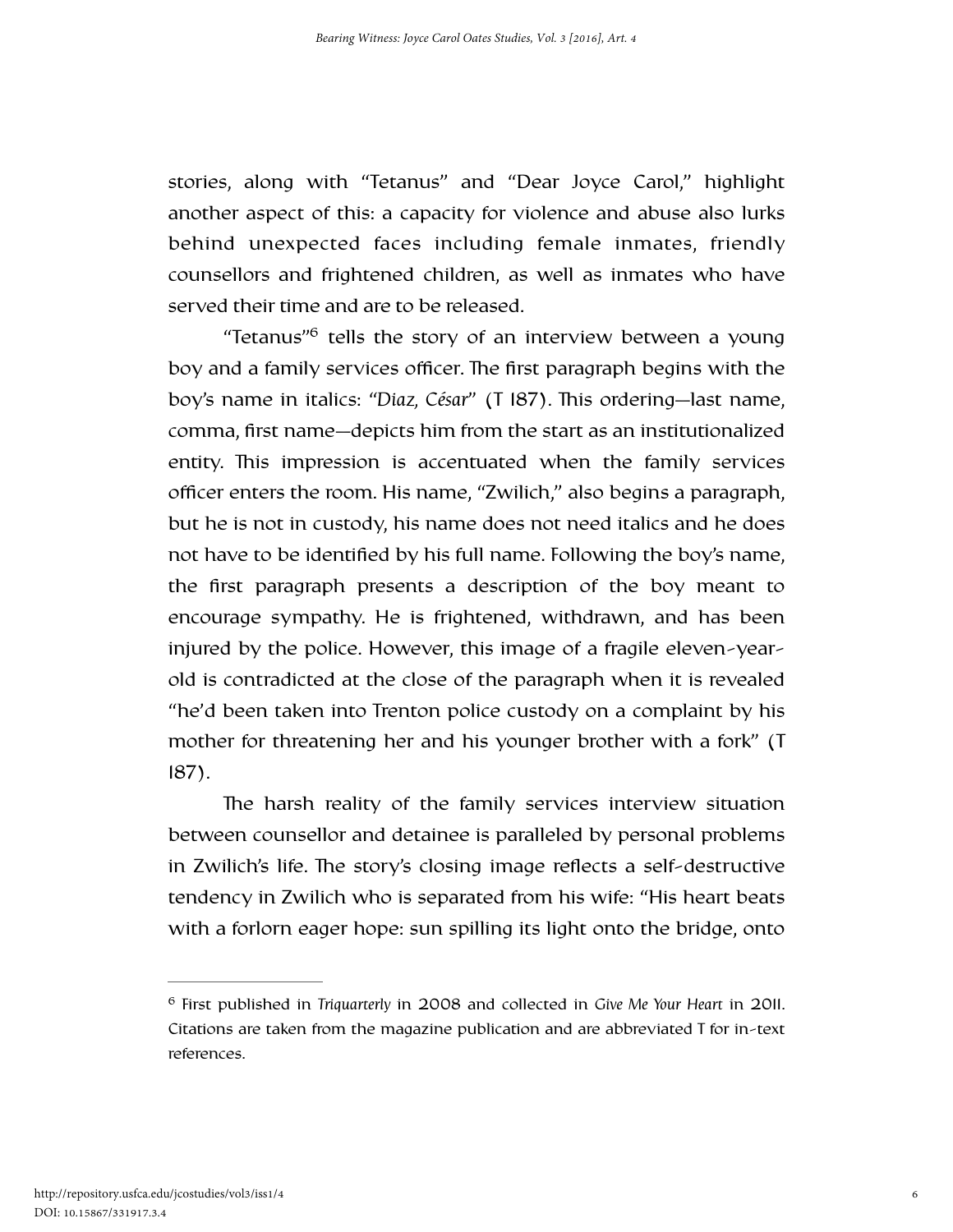the river like a slow-motion detonation in which, though many thousands are destroyed in a fiery holocaust, no one feels any pain" ( $T$  200). The desire for an easy way out characterizes the mindset of this man whose job it is to determine the fate of the boy and encourages the rereading of the interview situation as deliberate provocation on Zwilich's part. Once the boy bit Zwilich's finger to the bone, there was no more wondering about the proper recommendation from Family Services. Zwilich thinks: "*Now you're fucked, little cocksucker for life*" (T 198). This aggressive reaction that pops into Zwilich's mind clearly implies that the boy has acted to seal his own fate. Yet, descriptions of César throughout the story indicate that he is not capable of such a conscious act of mature thinking, but rather merely copies the language and actions of older boys in his neighborhood.

 Zwilich seems at first to struggle with the idea of the proper response: "Zwilich disapproved of keeping kids as young as César Diaz even overnight in detention where the oldest boys were sixteen. Inmates were segregated according to age and size but still, a boy like César would be abused" (T 191). However, as the interview continues, the child's hostility begins to wear on him and he succumbs to "the impulse […] to create something−even misery, even self-disgust" (T 196-197) and inappropriately tells the boy "that his Mama didn't want him" (T 196), a decision that leads to César's attack on Zwilich. This moment of weakness, a glimpse of the "evil in him," a succumbing to "terrible temptations" alluded to at the beginning of the story (T 188), leads to a reaction that will cause the boy to be "remanded to juvenile detention for thirty days" (T 198), a situation from which it remains unsure whether any good can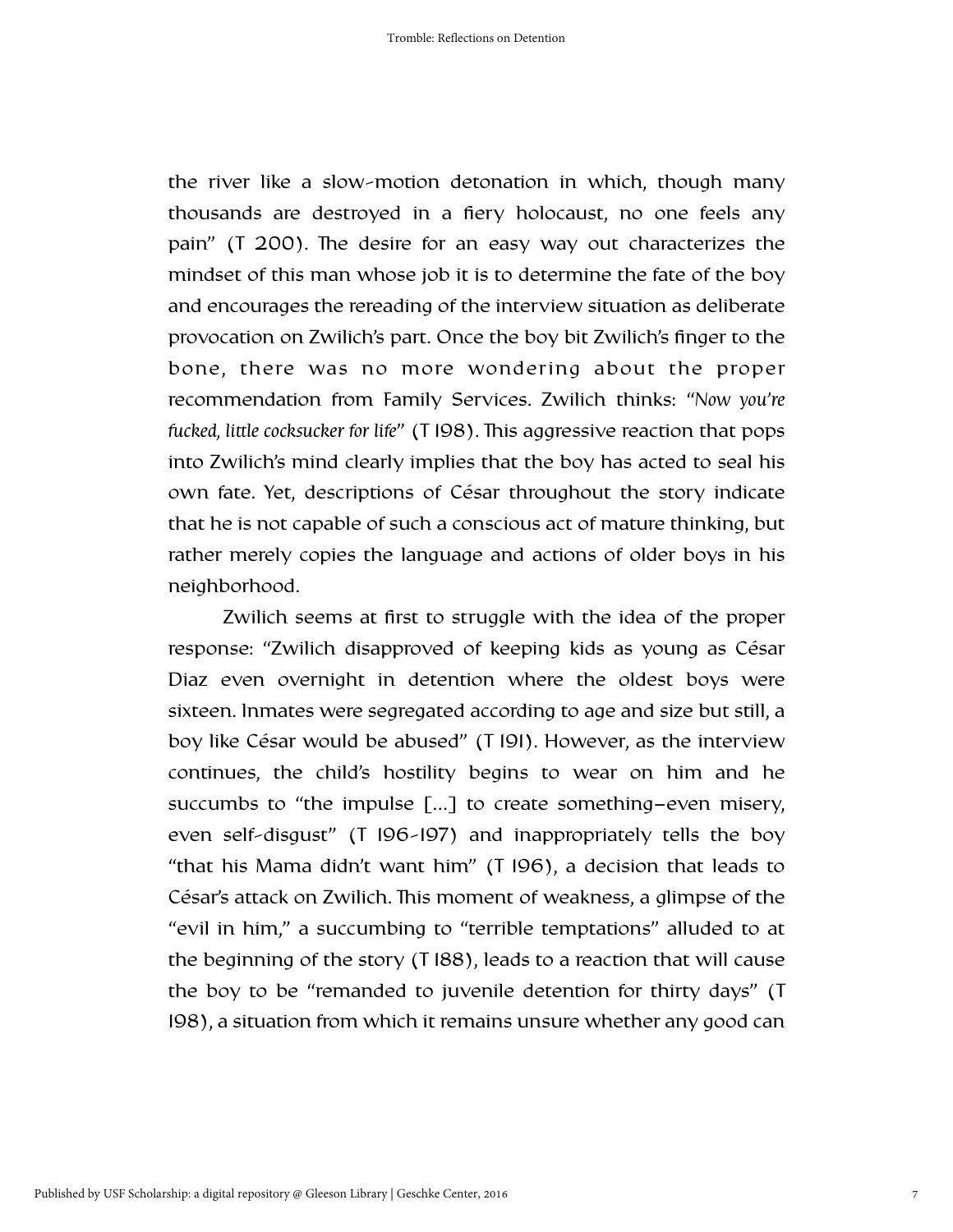result. In *Foxfire*, Legs' incarceration had only served to harden her and introduce her to her future victim. Though she cleaned up her act, it was only to play the system to procure early release. Italicized passages reflect her true feelings: "*No one and nothing will touch me, ever again. If anybody is to kill it will be me*" (F 174).

 While focusing on how the system can be manipulated by its administrators into an authoritative *mise-en-abyme* of repression in which one can only spiral downwards, "Tetanus" offers several reflections on detention. As in "How I Contemplated," Oates raises the subject of abuse of power through a reference to the violence and brutality of "arresting officers" (T 187), but also through the petty manipulations of the family services counsellor who thinks "luckily the interview wasn't being taped" and is conscious of the fact that the guards are uninterested in the fates of their charges (T 197). His manipulation is all the more insidious as he knows that "adolescents were the most desperate of all offenders" (T 190) and thus easily provoked. In his defense, the world view of the facility staff is seemingly warped due to a daily proximity with "young offenders": "an unnatural and obscene vision that passed over by degrees into being a familiar vision" (T 190). The New Jersey juvenile detention facilities are breeding grounds for abuse, and budget cuts are singled out as partly responsible for this misery: "the youth facilities were overcrowded, understaffed. […] these places were, in effect, urban slum streets with walls around them" (T 193). Indeed, the Mercer County Youth Detention Center where the interview takes place, "an aggressively ugly three-story building" (T 187), seems to be metonymous for the system as a whole.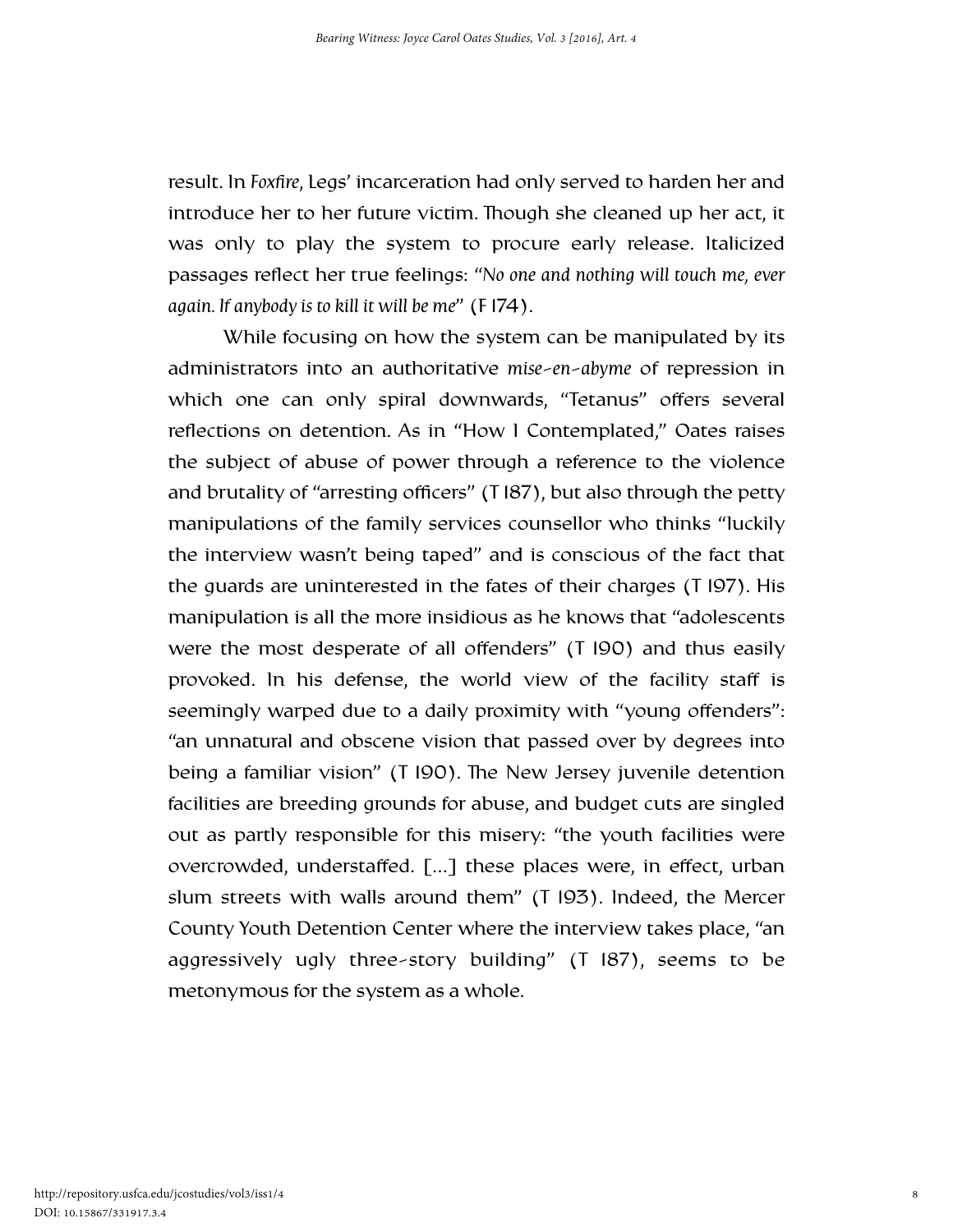Tetanus is clearly a metaphor for a disease that infects both the juvenile detention system and society as a whole. This is reflected in Zwilich's sneering reaction: "who respects the law? whose behavior has consequences? Politicians, mega-corporations?" (T 192). However, tetanus, though a serious infection with a long recovery period, is not usually deadly and is also vaccinatable. Through this image, Oates allows a glimmer of hope to radiate from the tern atmosphere of the story.

### Dehumanization

 In addition to depicting various forms of incarceration related abuse, Oates uses characterization to textually reflect processes of dehumanization at work on inmates. For the young César Diaz in "Tetanus," the process is conveyed through the use of grotesque animal metaphors. They are frequent in passages describing him and are not applied to any other character in the story. These include: "like an upright bat" (T  $187$ ), "like a snake baring its fangs" (T  $192$ ), "rat-eyes" (T 193), "a deranged animal," "pit-bull jaws," "crablike" (T 197), and "the demon-child's look of feral hatred" (T 199). These descriptions are yet another indication of Zwilich's lack of impartiality concerning his charge for though narrated in the thirdperson by an omniscient voice, Zwilich is the focalizer of the narrative.

<span id="page-10-1"></span>Like César Diaz in "Tetanus,["](#page-10-0) Esdra of "Dear Joyce Carol,"[7](#page-10-0) is also a dehumanized figure, but in a different way. The abasement of

<span id="page-10-0"></span>First published in *Boulevard* 23.2/3 (Spring 2008) and collected in *Dear Husband,*. [7](#page-10-1) Citations are taken from the collected edition which is abbreviated DJC for in-text references.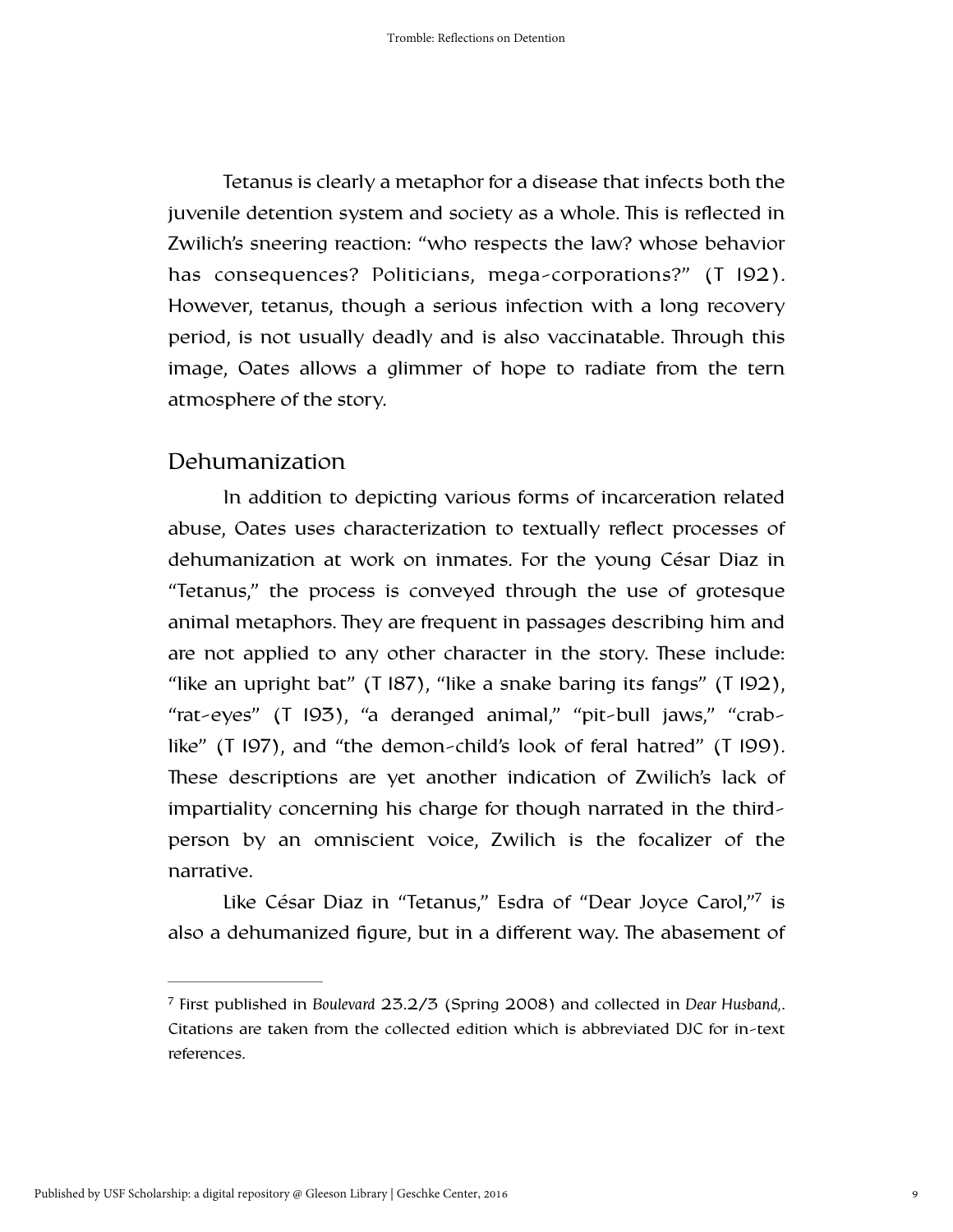Esdra occurs through a focus on his poor language skills. He writes access as "akcess," coarse as "corse," prevalent as "prevvalent," between as "beteen," frivolous as "friviliss," *habeas corpus* as "Habas corpis," puss as "pus," you're as "your," alcohol as "alkohol" (DJC 229, 230, 233, 234, 235, 236). He consistently leaves the apostrophes out of contracted forms ("dont," "cant," "youd," "youll," "its") (DJC 228, 230, 235). He uses the term "offenseful" rather than offensive (DJC 228, 231). He shows poor mastery of past participles with his use of "brokehearted" and "proved" (DJC 230, 234), and poor mastery of preterite forms with "ript," "requird," "lookt," "fuckt," "lockt" (DJC 231, 232, 234, 235).

This depiction of dehumanization through insistence on poor language skills as a result of the poor education of inmate characters continues throughout Oates's second group of prison stories following her 2011 teaching experience. The process in these stories, as may be expected with a thematic focus on education, continues along the lines of Esdra's language difficulties, focusing on the limited language abilities and education levels of inmate students.

<span id="page-11-1"></span>["](#page-11-0)San Quentin" $\frac{8}{3}$  $\frac{8}{3}$  $\frac{8}{3}$  is the story of a mentally challenged and physically deformed inmate named Quogn doing sixty years to life for seemingly killing his mother and/or sister. Told from the character's viewpoint, the nature of his crimes remains unclear to the reader because ungraspable to the man himself: "they say *What did you do! What did you do!* & it was never explained to me either, all those years ago" (SQ 240). He repeatedly enrolls in and assiduously

<span id="page-11-0"></span>First published in *Playboy* 58.10 (October 2011) and collected in *Black Dahlia & White* [8](#page-11-1) *Rose*. Citations are taken from the collected edition which is abbreviated SQ for intext references.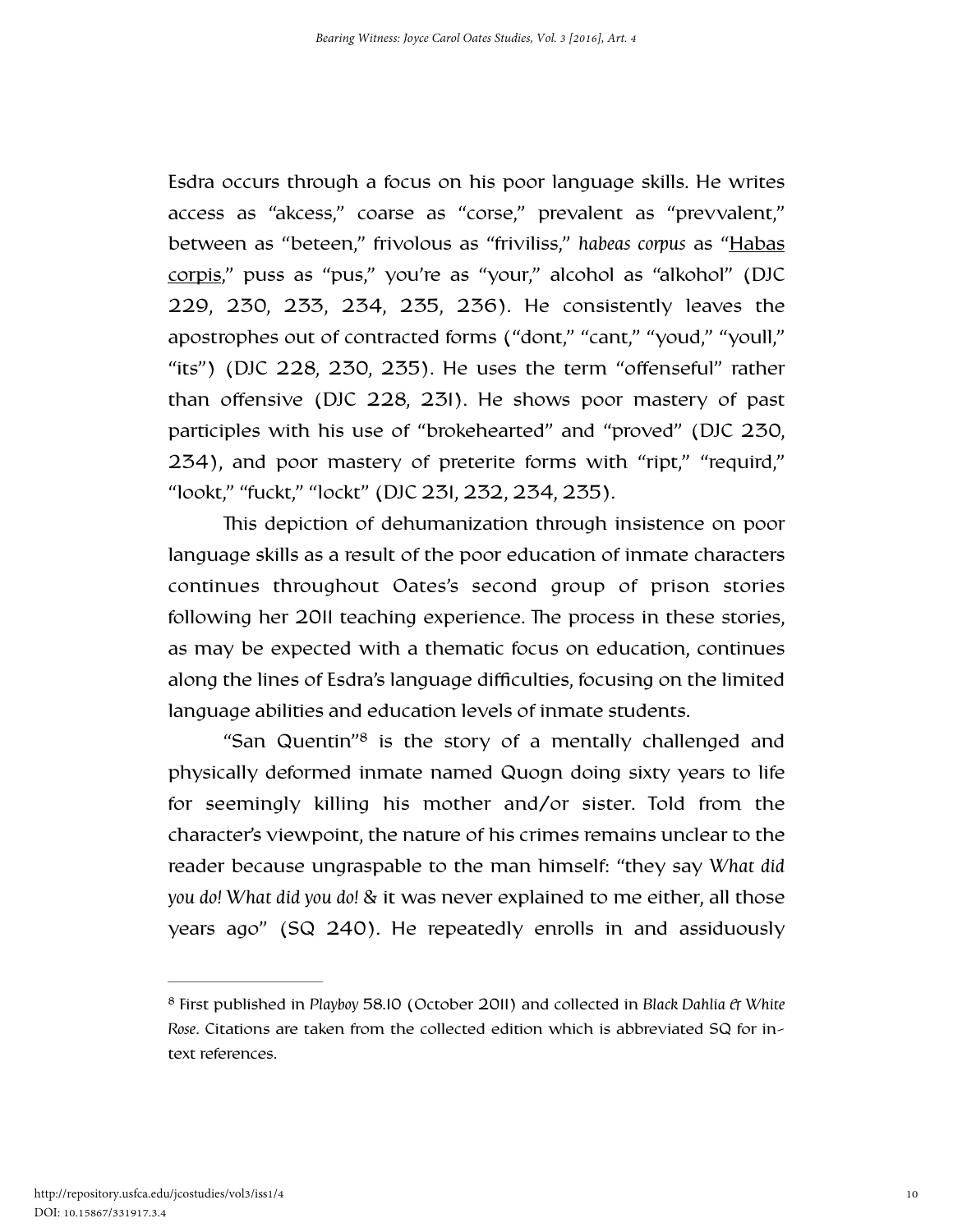attends prison *Introduction to Biology* classes seeking to understand the nature of life and death and the relationship between them in order to make sense of the events that landed him in prison.

Quogn is dehumanized both through his physical features and mental functions. His name is "unpronounceable" (SQ 235). He has a physical deformity described as "a curved back" (SQ 235) or a "broke-back" (SQ 238). His grammar and syntax are faulty: "How you kill a person, he is asking. How a person *die*, he is asking" (SQ 235). His spelling is problematic: "stil," "dibetees," "spil," "finly" (SQ 239-240). Oates uses the grotesque mode to describe him: "minnow-eyes" (SQ 235, 236, 238), "like a small frog" (SQ 236), "like an upright snake" (SQ 238), "a little mangy sick dog" (SQ 238). He is hard to understand "for he speaks slowly and with difficulty and with a look of wonderment" (SQ 237) and his written work "is incomprehensible like a child's scribbling" (SQ 238). With these shortcomings, he is surely destined to perpetually and ineffectually repeat his quest for meaning through the attempted understanding of biology.

<span id="page-12-1"></span>"Anniversary"<sup>[9](#page-12-0)</sup> deals with a different prison across the country, "the Hudson Fork Maximum Security Correctional Facility for Men" in Hudson Fork, New York (A 242) but picks up several elements introduced in the much shorter "San Quentin" and reproduces them. For example, the vertical typographical reproduction of the white lettering on the inmates' pants (A 259). The story also alludes to aspects of prisons picked up again in the

<span id="page-12-0"></span>First published in *Boulevard* 28.1&2 (Fall 2012). Collected in *Black Dahlia & White Rose*. [9](#page-12-1) Citations are taken from the collected edition which is abbreviated A for in-text references.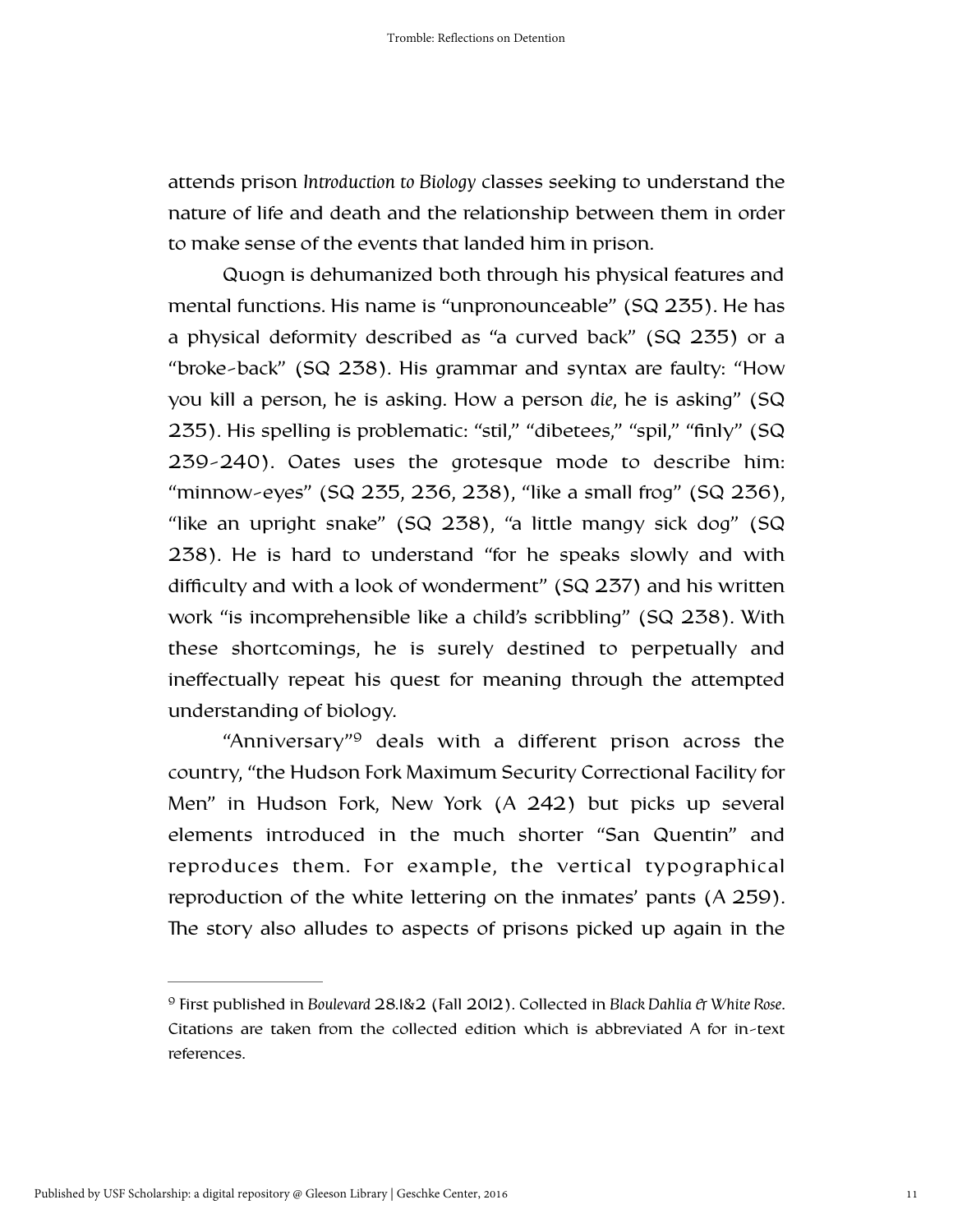later novel *Carthage* such as the colors of clothing visitors are allowed to wear, outdoor urinals for inmates and prison no-hostage policies[.10](#page-13-0)

<span id="page-13-3"></span><span id="page-13-2"></span>"Anniversary" is the story of an experienced university professor teaching her first volunteer English class in an upstate New York prison on her wedding anniversary two years after her husband's death. This story of a recently widowed woman resembles certain stories with similar protagonists in *Sourland*[.](#page-13-1)<sup>"</sup> Vivianne Greary is an educated woman, recently widowed, suffering from feelings of guilt from which an urge to put herself in harm's way develops. The prison functions as a metaphor for her mental state of entrapment in survivor's guilt though she masks this by claiming a desire to be of help. Some details of Vivianne's life coincide with Oates's ("as a graduate student Vivianne had taught night school"), others do not ("Her Ph.D. studies were in political science and philosophy") (A 252). Vivianne appears to have volunteered at the prison because "her husband had often spoken of volunteering for such work" (A 258). Vivianne's volunteering is thus a way to remain close to her departed partner. She also engages in the classic punishmentseeking behavior of other Oates widows. Her response, for example, upon discovering the classroom pencil sharpener has gone missing, is to decide "She would take responsibility for it herself" (A 270). Her idea of responsibility, however, is extreme. Finding herself alone in the facility at the end of class, Vivianne fantasizes or hallucinates

<span id="page-13-0"></span> $10$  Both story and novel draw on elements from Oates's essay "A Visit to San Quentin" based on her visit of the California incarceration facility in April 2011.

<span id="page-13-1"></span> $<sup>II</sup>$  For more on this, see Tanya Tromble, "Fiction in Fact and Fact in Fiction in the</sup> Writing of Joyce Carol Oates," *Bearing Witness: Joyce Carol Oates Studies:* 2 (2015), DOI: 10.15867/331917.2.2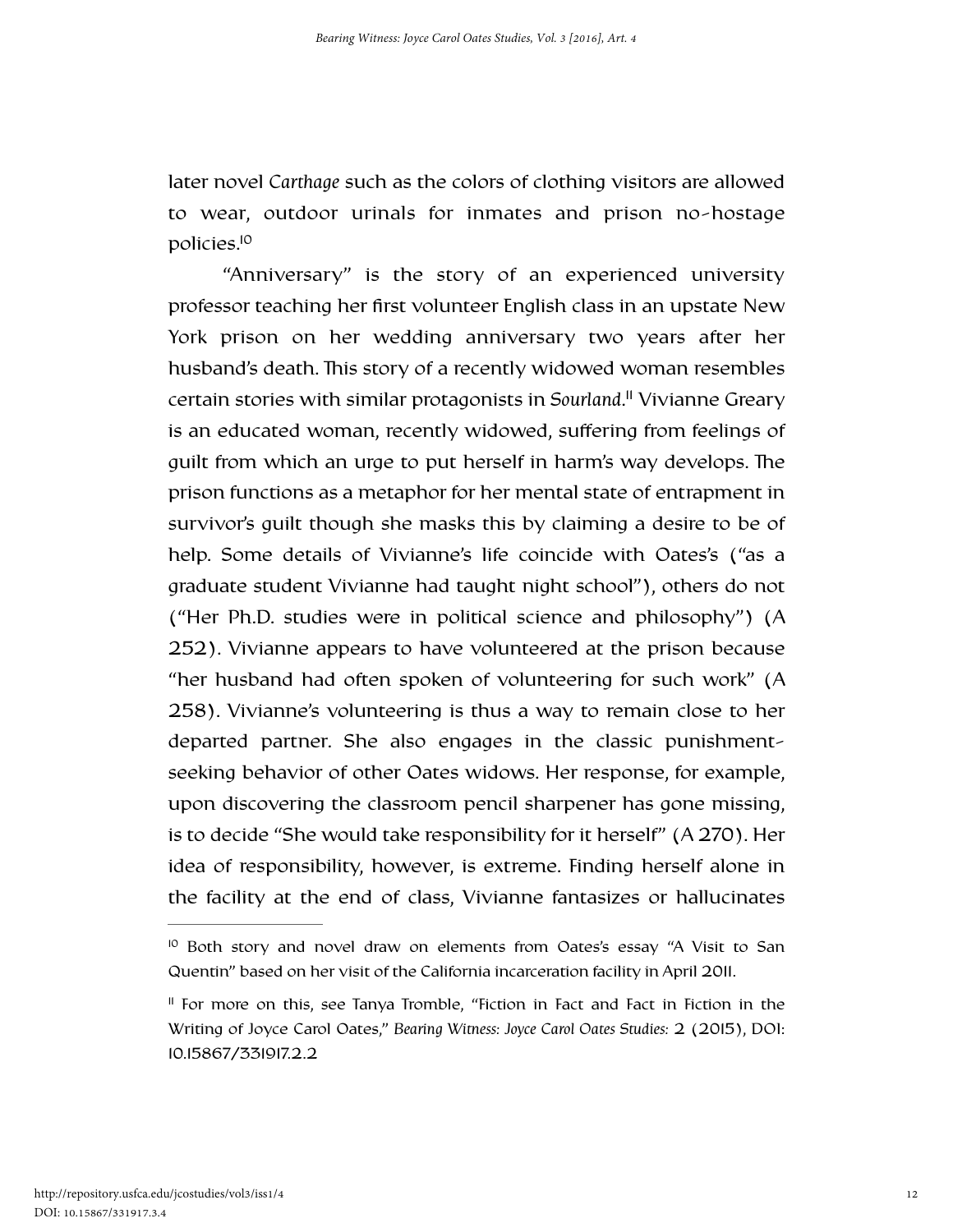that she is murdered with the razor from the missing pencil sharpener (A 273). In addition to the story of Vivianne working through her guilt, this complex thirty-page story which is set almost exclusively inside the prison (except for the scenes concerning the arrival and departure by car of the two teachers) also presents the reader with numerous reflections on detention and the uncanny experience of visiting a prison.

Though it is less explicitly a focus than in the shorter stories discussed above, dehumanization of inmates is once again an everpresent element of the narrative. Here, rather than a focus on grotesque descriptions of inmates or an insistence on their poor language mastery, dehumanization is made evident through the living conditions in the facility which seem to indicate prisoners are treated more like captive animals than as respected human beings. There are urinals in the yard for all to see and "a lone, terribly exposed lidless toilet"  $(A 241)$ . The effect of overcrowding-"There were fortythree hundred prisoners in this facility designed to hold approximately two thousand men" (A 243)-and cramped cells is felt by the instructors in the way the men arrange themselves in the classroom: "the men didn't segregate themselves in the classroom according to race but it was clear that they were sitting as far from one another as they could"; "Meaning, their cells were so small, and these were double cells-naturally the men wanted as much space around them as they could get, when they were out of their cells" (A 256). Vivianne considers the prisoner uniform to be deliberately dehumanizing: "Prison attire as a form of correction, punishment. A way of taking from the prisoner his identity, and making him ridiculous" (A 259). She also senses alienation caused by the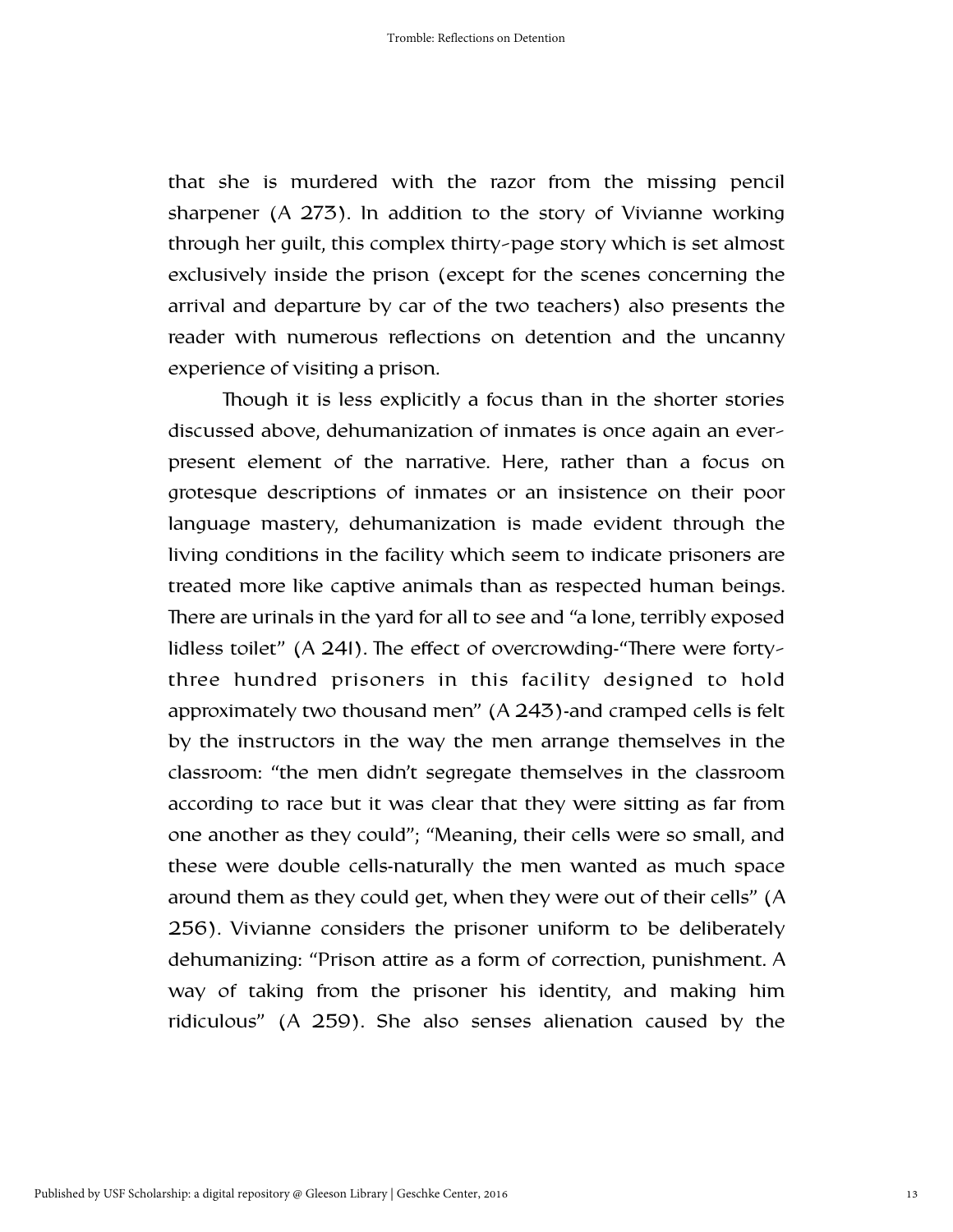conditions of detention as communicated by her thoughts about one student: "*He has shrunk. is is not the self he remembers and so he is baffled, he may be angry*" (A 262).

The length of "Anniversary" permits a more involved exploration into the dehumanizing process of the prison than is possible in the shorter stories. In this story, dehumanization also begins to affect the two instructors who seem to lose their ability to think clearly and become more and more reactive and instinctive the longer they remain inside the facility. The disconcerting nature of the place takes a toll. Vivianne forgets or mislays "her composure" (A 245); her co-instructor, Cal, becomes "increasingly excitable" (A 249) "and the prison-situation seemed to have made him anxious" (A 263). Vivianne responds inappropriately to the students' question about why she had volunteered to teach (A 264) and hears the characteristic "roaring in her ears" (A 265) common to Oates protagonists in weakened mental states. Both instructors become forgetful, failing to have the men sign out and to keep track of the pencil sharpener (A 269). Vivianne is at least lucid enough to realize she has been strangely affected inside the facility. In the final pages of the text, she reflects: "Yet neither Cal nor Vivianne seemed to have been thinking clearly for the past two hours. Entering Hudson Fork Correctional Facility for Men had seemed to affect a kind of shift in Vivianne's brain as if a tiny knob had turned, and she'd lost her power of concentration" (A 272). It is interesting that these benevolent visitors are described as equally affected by the confining conditions of the prison. However, such equalizing reflections are certainly not surprising in the work of an author who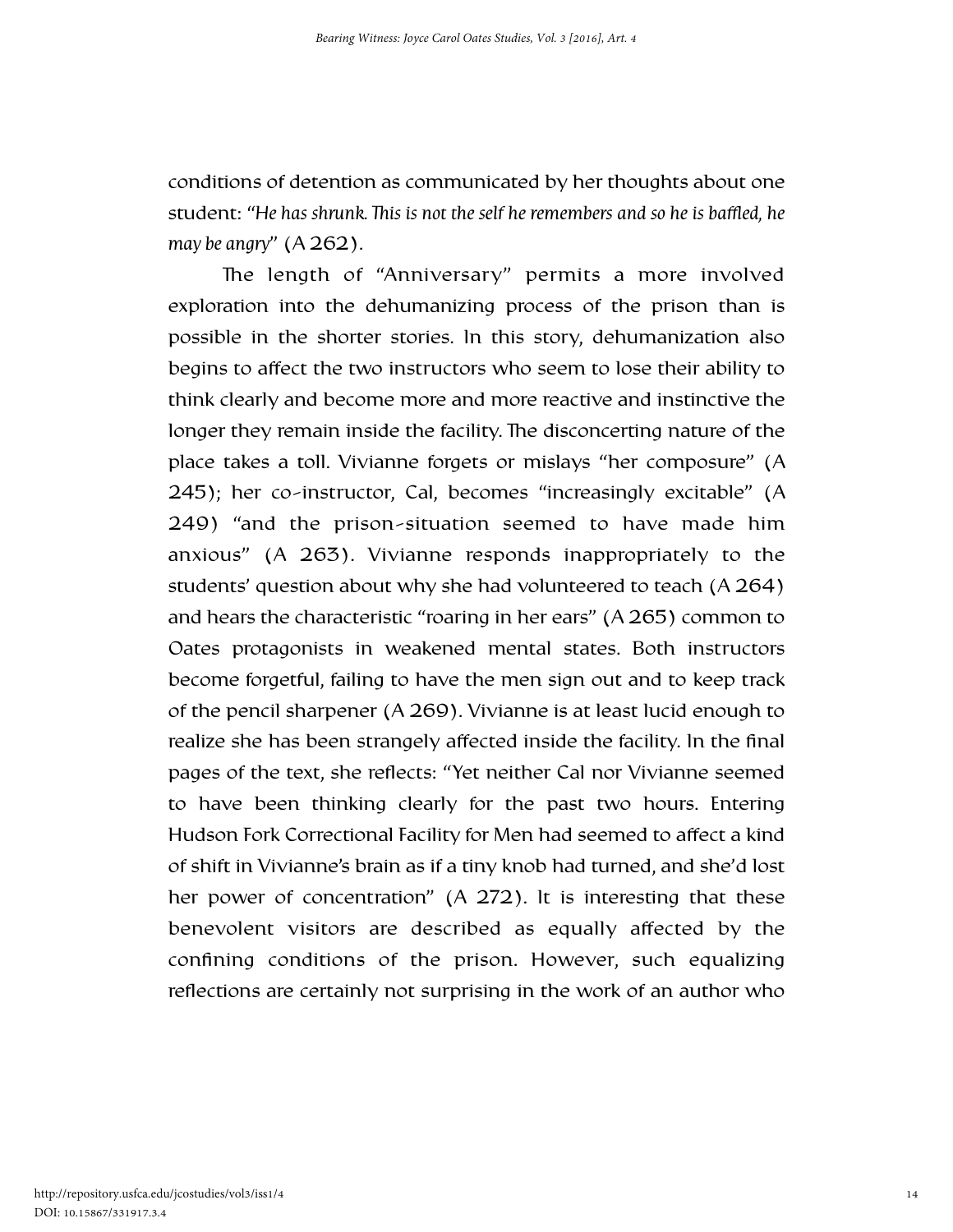consistently emphasizes the humanity of all people. In comments following a reading of "San Quentin" in 2012, Oates remarked:

> My concept of other worlds is not the future, which of course doesn't exist, or other planets and stars and galaxies, but other people, other personalities. As a child I saw mysteries close at hand, and what we might call the phantasmagoria of personality was always very vivid to me. I looked at other people, and I felt that the world was very mysterious, and that the subjectivity of others is endlessly fascinating. (Haskell)

Though the details of each of these stories may convey dehumanization in various ways, the fact that all characters are adversely affected by detention facilities conveys a universal human reaction that ultimately serves to emphasize the humanity of Oates's inmate characters. Reflecting upon her experience of touring a prison facility in ["](#page-16-0)After Amnesia," $12$  Oates writes that the inmate cycle of "waiting, eating, settling scores […] in its starkest, least sentimental essence, *was* humanity. If we could observe ourselves through wireenforced plate glass windows twenty-four hours a day" (AA 196).

<span id="page-16-3"></span><span id="page-16-2"></span>["](#page-16-1)High,"<sup>[13](#page-16-1)</sup> like "Anniversary," combines two recent Oates story concerns: the newly widowed woman suffering from survivor's guilt who deliberately puts herself in harm's way, and the experience of teaching inmate-students. The protagonist is once again an older

<span id="page-16-0"></span><sup>&</sup>lt;sup>[12](#page-16-2)</sup> First published in *Granta* 63: Beasts (Autumn 1998) and collected in *The Best American Essays 1999*. Citations are taken from the collected edition which is abbreviated AA for in-text references.

<span id="page-16-1"></span><sup>&</sup>lt;sup>[13](#page-16-3)</sup> First published in *The Marijuana Chronicles*, ed. Jonathan Santlofer, New York: Akashic Books, 2013. Collected in *High Crime Area*. Citations are taken from the latter edition which is abbreviated H for in-text references.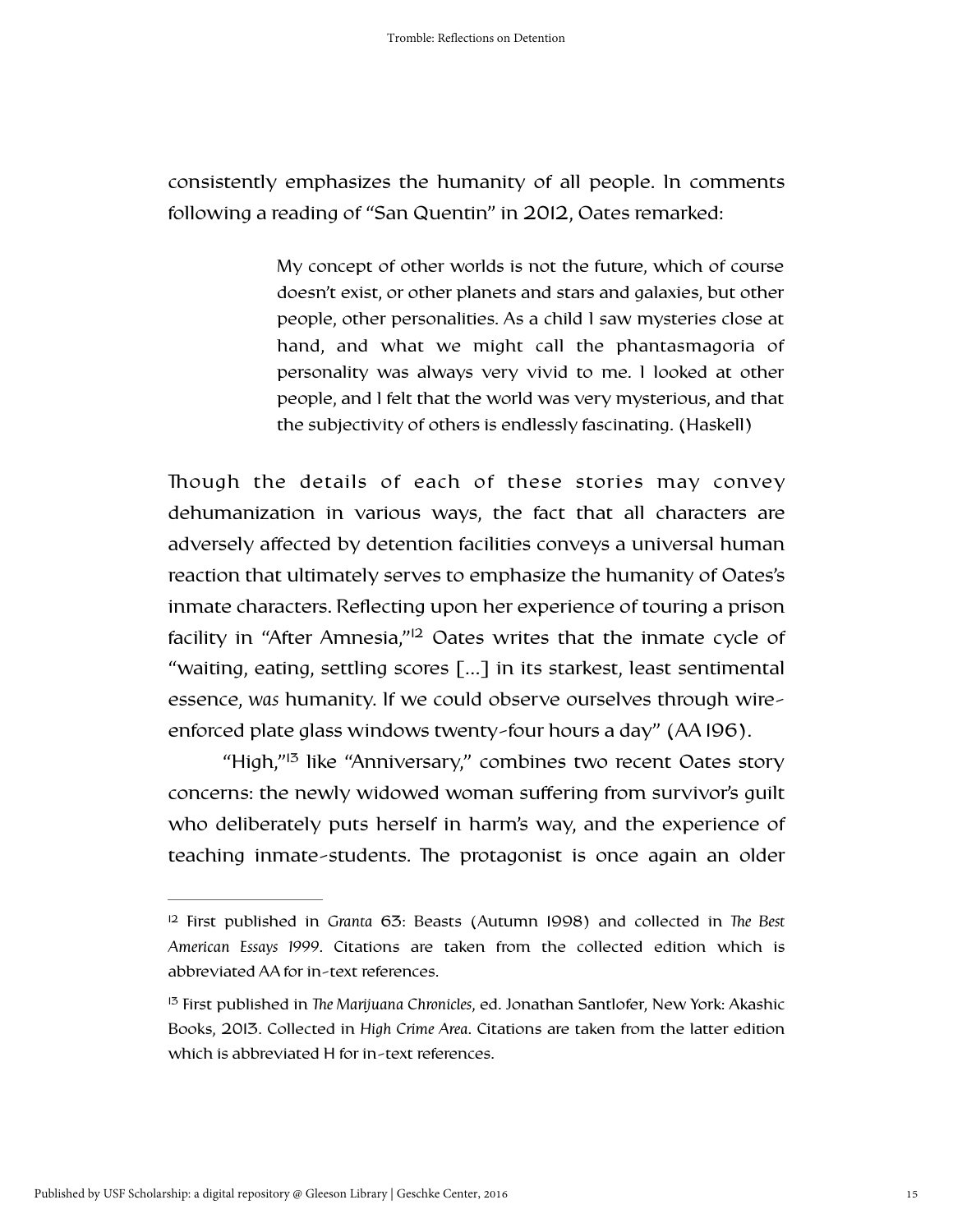widowed professor. Agnes Krauss begins to use marijuana to cope with her feelings of loss following her husband's passing. She does nothing when her first drug providers ransack her house. She lets another dealer charge her excessive amounts. She withdraws from friends and family. She seeks out a former inmate-student and the story closes on the image of this "predator" staring at her with "an indecipherable light" in his eye. He has changed since she knew him, as indicated by "something new—through his left eyebrow, a wicked little zipperlike scar" (H 68).

Oates introduces the prison teaching experience more than ten pages into the story. Agnes's illegal purchase and use of a controlled substance with which the story begins creates a proximity to criminality that eventually leads her to reflect on past proximity to criminality, notably her prison teaching experience and a favorite inmate-student, as she has just been price-gouged and disrespected by a drug-dealing former university student (this story also points out the deferential behavior of inmate-students as compared to private university students). Though she feels that "getting high gave her clarity" (H 61), the implication at the story's close is that her reckless behavior has put her in harm's way. This final scene is gradually set-up throughout the story as there are other indications that her smoking has led to mental confusion. For example, under the influence, she forgets that her husband has passed away, a confusion that is confirmed by the statement: "In the marijuana haze, she'd half-believed−she'd been virtually certain—that her husband was still in the hospital, and wondering why she hadn't come to visit" (H 47).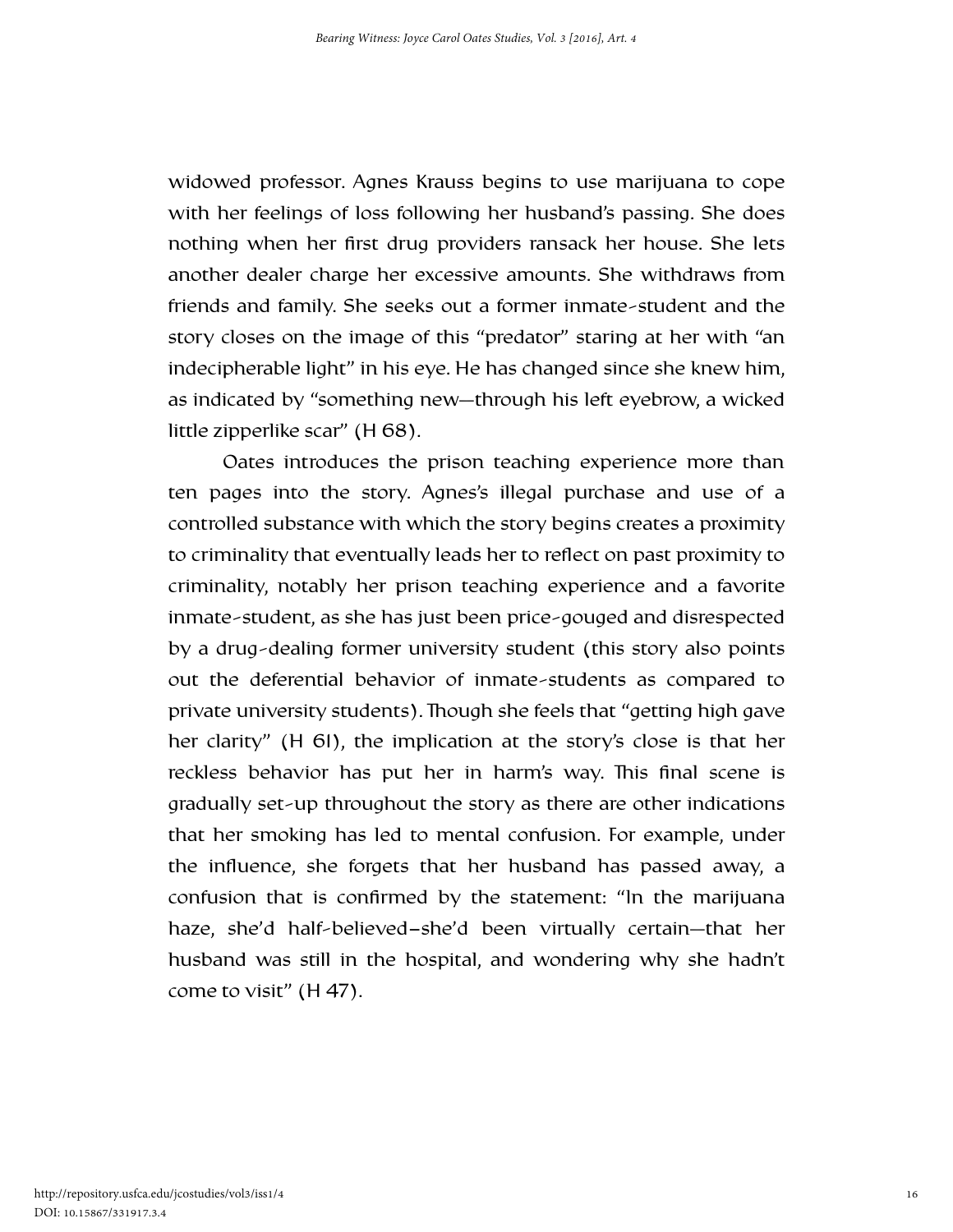Once again, Oates emphasizes the limited education of inmate-students: "Most of the students were barely literate. […] in the classroom they were disadvantaged as overgrown children. […] The inmate-students had ideas, to a degree-but their ability to express themselves in anything other than simple childish expletives was primitive" (H 55). Even Joseph Mattia, remembered as her most promising student, whom she seeks out at the story's close, is not spared: "Mattia was the most literate writer in the class, […]. His compositions were childlike, earnest. Yet, his thoughts seemed overlarge for his brain" (H 53-54).

When these stories are taken together, it becomes clear that the dehumanization of each inmate character is made possible both through lexical strategies and by the establishment of a referent by which to compare them, whether it be an instructor, a counsellor, or the author herself. The accumulated effect thus invites reader reflection upon distancing descriptions of the Other.

### Reflections on Detention

During a reading at Seton Hall University in Fall 2011, Oates discussed her prison teaching experience:

> "When I went to San Quentin, it was enormously impressive to me. […] Most of the prisoners who wrote are quite hypnotized and captivated by the fact that they are in prison." [...] The inmate student who inspired "San Quentin," […] was in particular mesmerized by the fact that he had killed someone. "He said that he would wake up at night and sort of see this person standing by his bed. And the question was why? Why did I do that? Why did I throw away my life? What does it mean to kill a person?" Oates admitted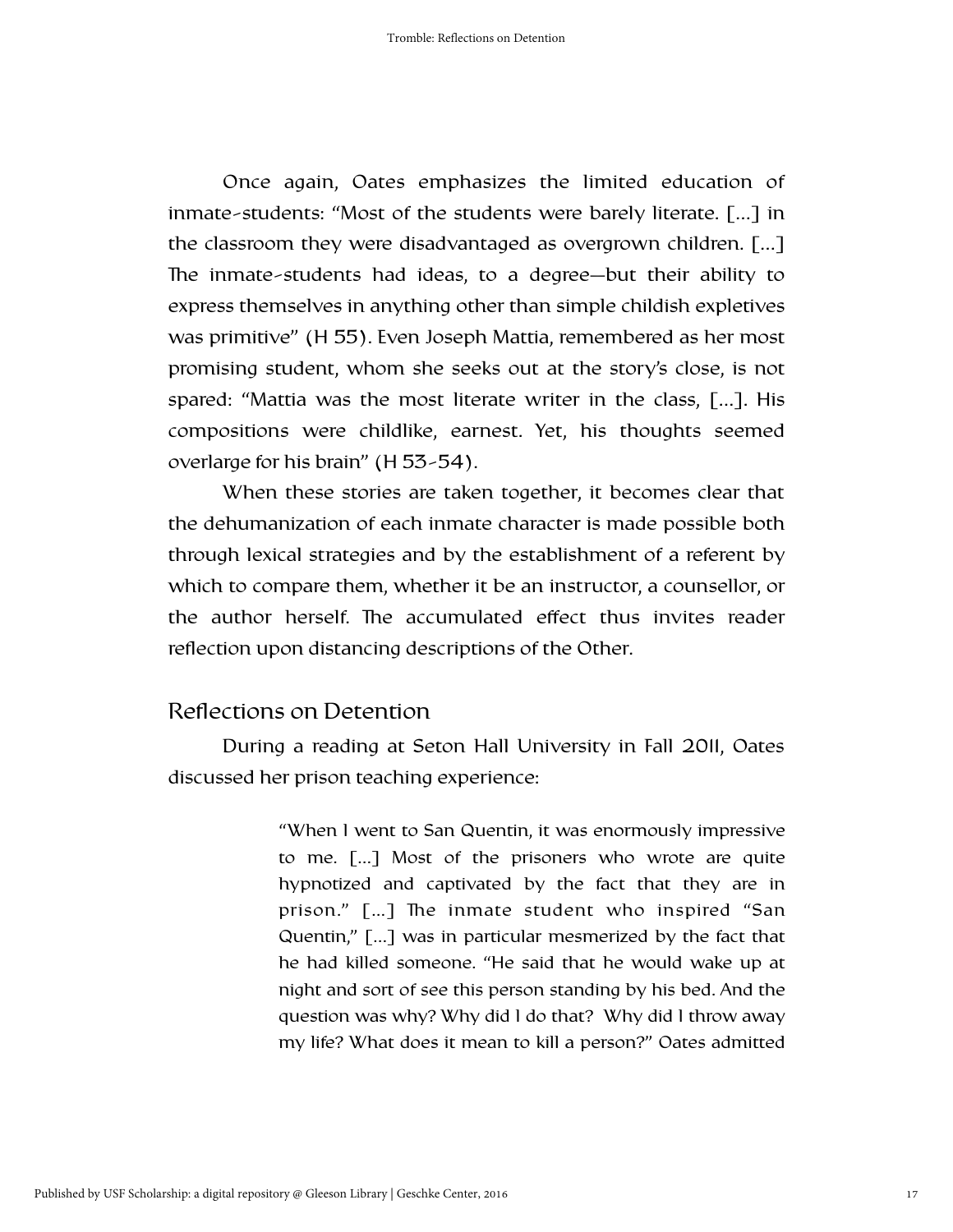that she likes to write about themes that have to do with the criminal justice system, about people who are unfairly prosecuted and [others who are] never indicted or arrested for a crime. (Kwiatkowski)

The notion of "unfairness" is certainly a common thread throughout these prison stories which focus largely on incarceration experiences of the underprivileged, or that category of people whom Oates referred to in an interview with Michael Silverblatt as the "degentrified." Oates's fiction both emphasizes a dehumanization undergone by her characters at the hands of society and/or the correctional system and highlights a certain universality in descriptions of their emotional realms, such as the disconnect between past action and present result alluded to in "San Quentin": "San Quentin: where you never meant to do what you don't remember you were accused of doing so long ago . . ." (SQ 236). Her comments that "betrayal" is the common thread connecting the stories in *Prison Noir* might be read as a universal human reaction to incarceration: "What seems to link them was this sense of profound shock, almost an ontological, metaphysical shock that these people have undergone, sometimes at a quite young age, and they do feel betrayed either by an individual, or by an institution or maybe by their own idealism, misguided idealism" (Silverblatt).

 In focusing in these stories on detainee and inmate experiences rather than on the crimes they have committed, it may seem that Oates is avoiding the subject of crime and punishment, denouncing evils of the system, but not that of criminal action. Oates is far from dismissive of criminality. In a 2015 tweet on the Dannemora prison break, she wrote "Thousands of law enforcement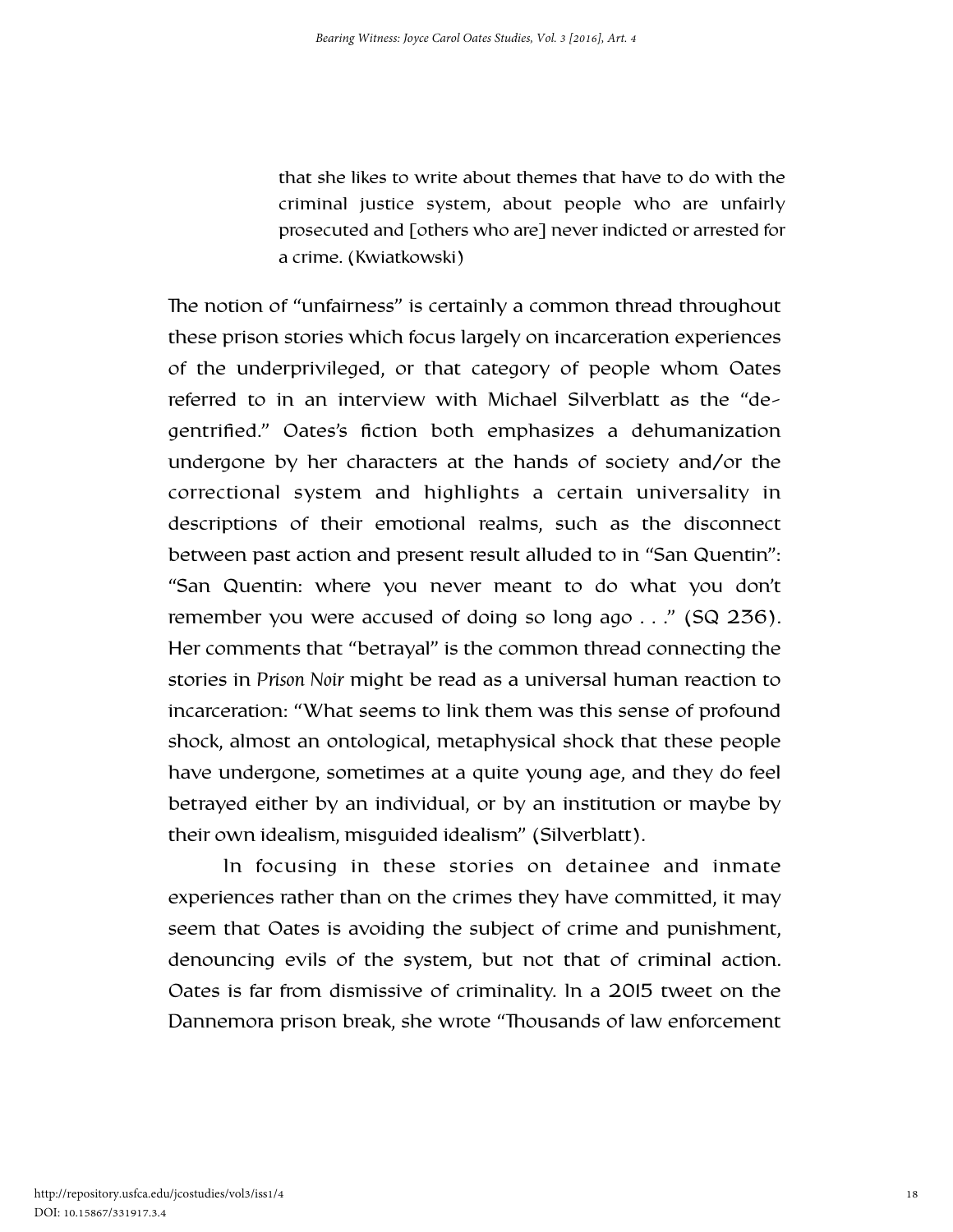looking for pitiless killers who'd surely shoot unarmed citizens in the back." Oates is interested in the effects of crime on victims. These inmate stories turn the screw on this central concern to show that perpetrators of crime can also become victims, victims of their own actions. In a 2007 address, Oates tells a story about upsetting a number of people by a passing remark that she does not believe in evil:

> Yesterday, [...] I inadvertently aroused the anger of a number of individuals who called in to protest my remark in passing that I did not believe in "evil"—that I thought that "evil" is a theological term, and not adequate to explain, nor even suggest, psychological, social, and political complexities. When we label someone as "evil" we are implicitly identifying ourselves as "good." (Oates, "Humanism": 354)

As these remarks convey, in Oates's work, evil is a relative notion that cannot be separated from a unique viewpoint. As a label, therefore, it is not particularly helpful. However, as a process, as one component of a relationship, it invites reflection into the mystery of how people can impose conditions on others that they would not accept for themselves.

The story "Dear Joyce Carol," complicates the view expressed above of the repentant inmate, treating another of the evils confronting the penal system: resistance to rehabilitation. The epistolary story consists of nine letters from inmate Esdra Abraham Meech to "Joyce Carol" over a period of six weeks from October 1 to November 15, 2006. The first six letters are friendly as the inmate seeks to establish a relationship with the author, giving compliments, sending drawings, asking for photographs, and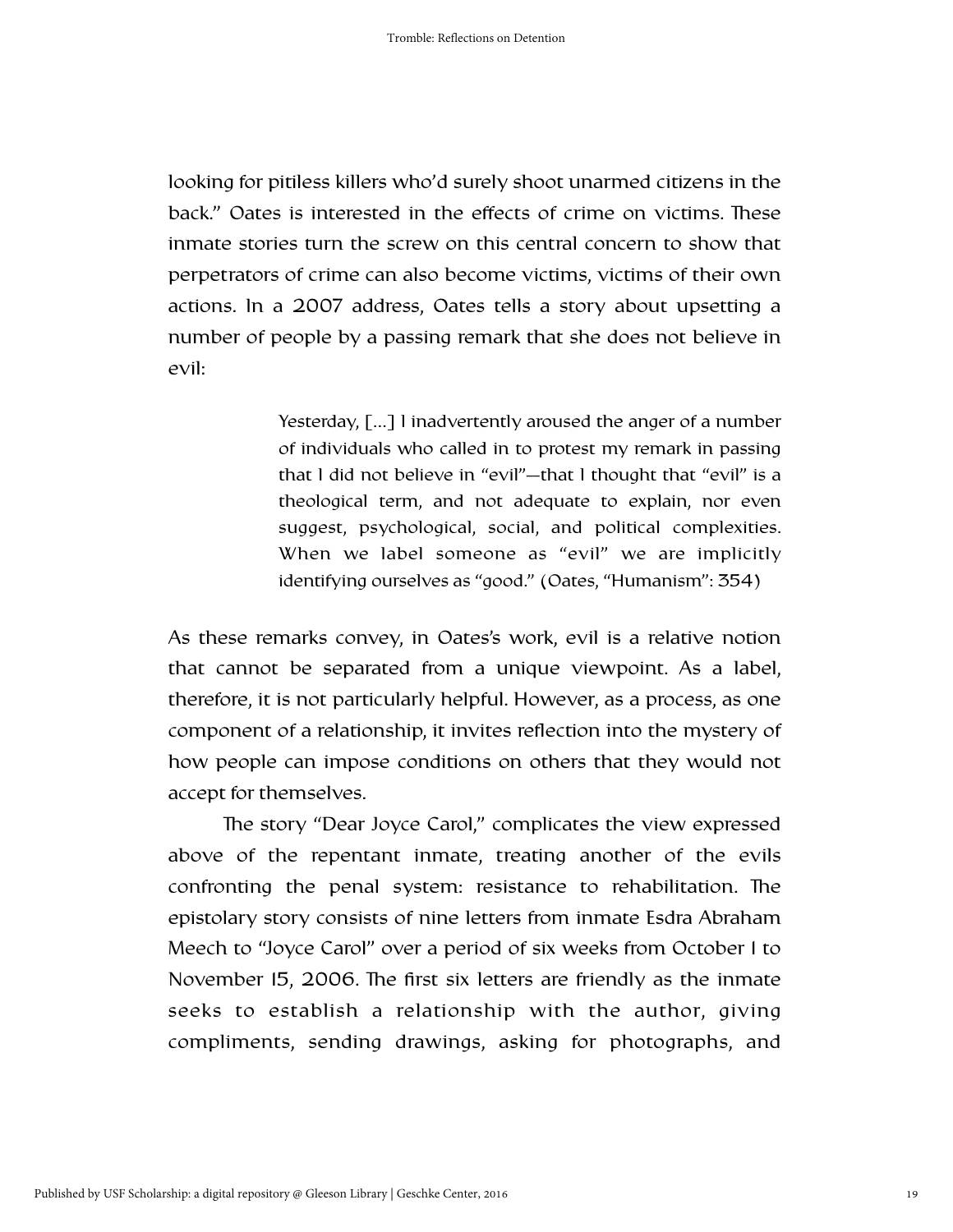speaking of love. However, there is an undercurrent of latent violence that can be felt in Esdra's disrespect for the wholeness of books and newspapers. Upon two occasions, he rips out photos of "Joyce Carol Oates" to send to her for autographs. It is not initially clear that Esdra is an inmate. The first mention of his incarceration comes only at the end of the sixth letter: "when I am released & a FREE MAN which will be soon: 73 days" (DJC 233). Though each of these letters is signed with his full name and address which includes the indication "TFMMSF," the acronym is explained nowhere in the story and it is only with hindsight that we can guess it might stand for "Twin Falls Men's Maximum Security Facility."

The seventh letter indicates that Esdra's attitude towards his addressee has changed drastically. He accuses her of using his life story without permission and threatens revenge for having been "scorned" (DJC 237): "Joyce Carol, you had your chance & fuckt it. That's tough shit for you Joyce Carol, soon youll know how much" (DJC 235). Ironically, in order to identify the plagiarized elements of the story, he virtually admits to murder and boasts of it not having been proven against him. In his final letter, he indicates his plan to make his mark on society by killing again. To close this letter, Esdra boasts of the freedom he will soon acquire when he maxes out on his sentence in a few months' time. However, one must assume that he has set a trap for himself by revealing too much information in letters that are certainly read by prison authorities and that he will, in fact, eventually be eating the "last meal" he writes of having imagined and drawn (DJC 236). This story raises another problematic issue related to justice and incarceration: prison can fail to protect society from evil if an inmate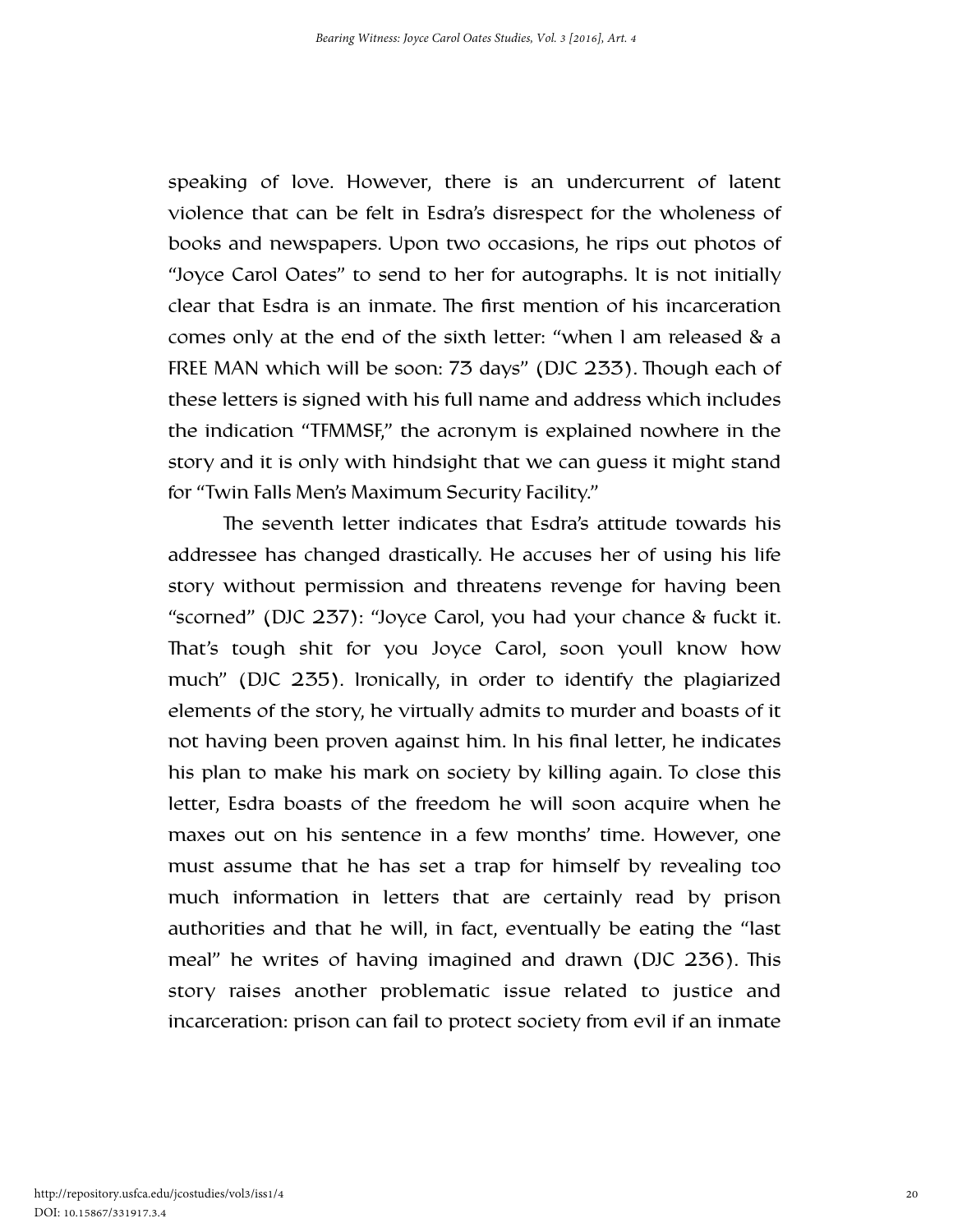maxes out, meaning upon release they are not subject to any state surveillance such as that provided by parole (DJC 237).

### Conclusion: Is prison all *noir*?

Oates's 1998 essay "After Amnesia" recounts her humiliating experience touring a New Jersey maximum security detention facility in March 1984. The account is informed by Oates's particular gothic-grotesque sensibility which communicates the terror of the perilous journey through the dark, labyrinthine enclosure fraught with "ominous" notes (AA 190) while remarking upon uncanny elements such as the "comically oversized cans of familiar brand names" stocking the kitchen shelves (AA 192). When Oates inadvertently riles up a group of inmates after accidentally making eye contact with two of them, she feels "the female terror" of "males, in a pack" (AA 198) though she is presumably safely ensconced in an elevated guard station. Even prior to this incident, the discomfort and latent violent undercurrents Oates feels while touring the facility are tangible. Elements of this experience have found their way into Oates's fiction. The visit informs much of the prison visit experience in *Carthage* in which a young, desexualized female participates in a similarly led tour. The dehumanizing gaze of authority reflected by the guard's comment that inmates "feed" rather than eat (AA 192), Oates's incoherent thinking after several hours in the facility, and the feeling of release experienced by Oates upon leaving the facility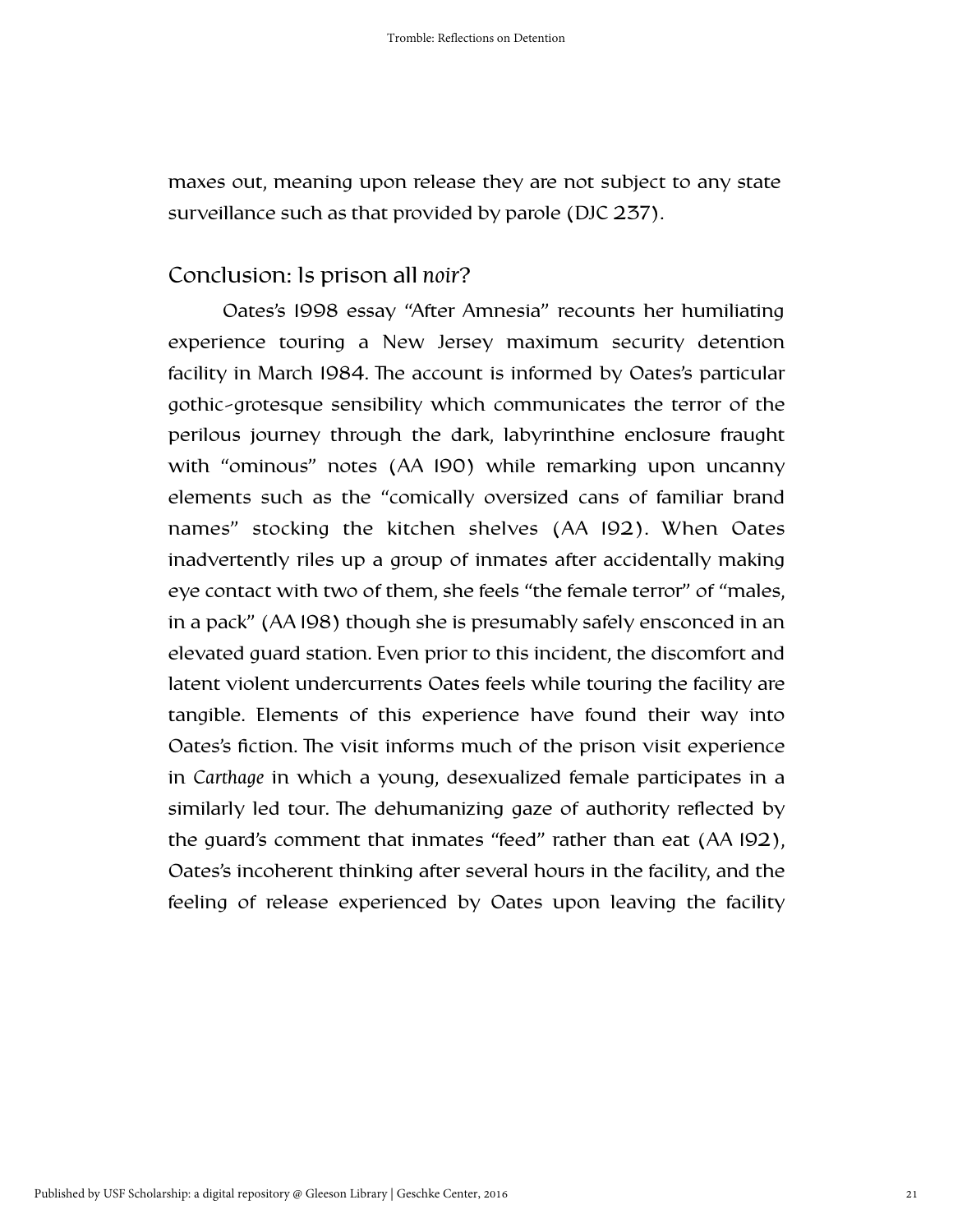inspire elements of "Anniversary." However, the essay account is more terrifying for not being tempered by a mask of fictionality.<sup>14</sup>

<span id="page-23-1"></span>A similar terrifying realism emanates from the stories by inmate authors in the collection *Prison Noir*, as Oates remarks in her introduction: "So suffused is prison fiction with seemingly autobiographical material, so steeped in the intensity of private anguish, it is tempting to describe most of it as 'memoirist fiction"  $(15)$ . The violent ruthless killings, cunning serial killings, anguished misunderstood imprisonment, mental and sexual abuse, rape, suicide attempts, frustration and despair found in these stories are the building blocks of pure horror. Yet, it is even more horrifying to realize they are probably largely informed by experience: "There is no need for fantasy-horror in a place in which matter-of-fact horror is the norm, and mental illness is epidemic. Vividly rendered realism is the predominant literary strategy, as in a riveting documentary film" (15-16). Though the Oates stories discussed above are informed by a visitor's experience and present a wealth of detail, one is primarily drawn to Oates's writing for its stylistic qualities. Oates speculates that reader motivation for this collection may be different: "writerly prose is probably not the primary reason one might be drawn to read stories by prison inmates. More likely it is the wish to see life from a perspective only imagined by most of us, and to speculate how, in the writers' places, we might manage to survive, or fail to survive" (15).

<span id="page-23-0"></span> $14$  In "A Visit to San Quentin" about a more recent prison tour (April 2011), Oates makes parallels between her experience at San Quentin and her earlier experience at the Trenton facility. Though she is determined to apply the lessons learned during her first tour, she is still ultimately unsettled by the renewed experience.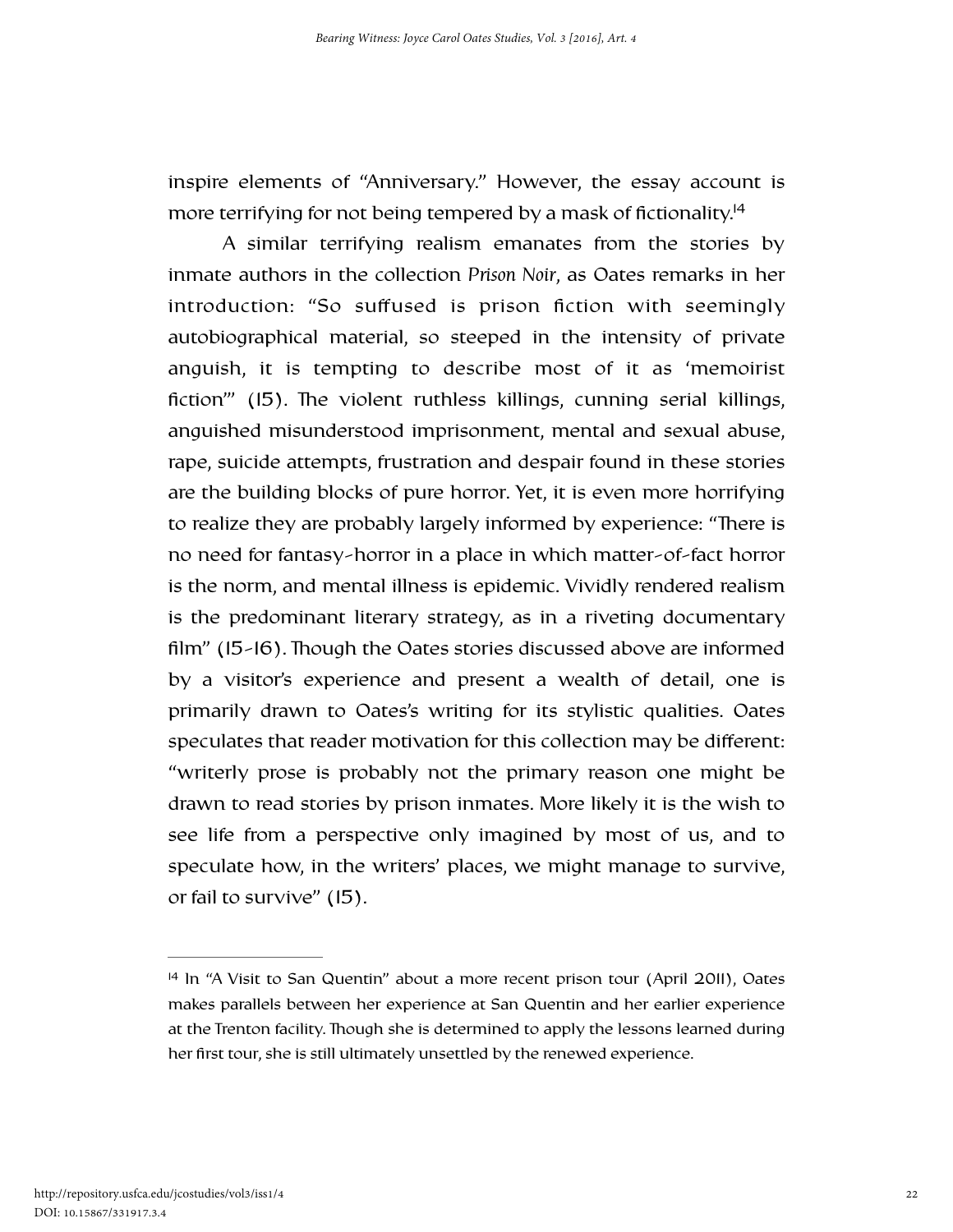"And what pathos, too, to consider that this powerfully understated story is being published posthumously. Its *talented* author, William Van Poyck, was *executed* in June 2013, just as we began editing this volume, in the Florida State Prison at Raiford *on a charge of* felony murder" (21-22, my emphasis). Oates closes her introduction with these words about the author of the collection's final story. The word choice clearly indicates a bias in the authorinmate's favor, highlighting a positive characteristic before identifying him not as a murderer, but as someone put to death for murder, which can be two very different things. Indeed, when we read Van Poyck's biographical information at the volume's close, we learn he "was sentenced to death for his part in the 1987 botched attempt to free his best friend from a prison transport van, during which a guard was killed by Van Poyck's accomplice." Positive notions of friendship and artistic talent commingle in this account with the violence of prison break and accessory murder.

In a review of the collection, Eric Anderson perceptively reflects,

> Perhaps this volume of collected stories makes a fitting rebuttal to an old question frequently asked of Oates in interviews: "Why is your writing so violent?" None of the authors included in *Prison Noir* are writing about violence in order to indulge in the lurid detail of it; in using artisticallyrendered prose fiction they bear witness to the experience of what happens immediately around them and around all of us —the experiences we choose to see and not see. (4)

The notion of violent thematic content may in fact be directly linked to the question of form. One of the *Prison Noir* stories itself contains a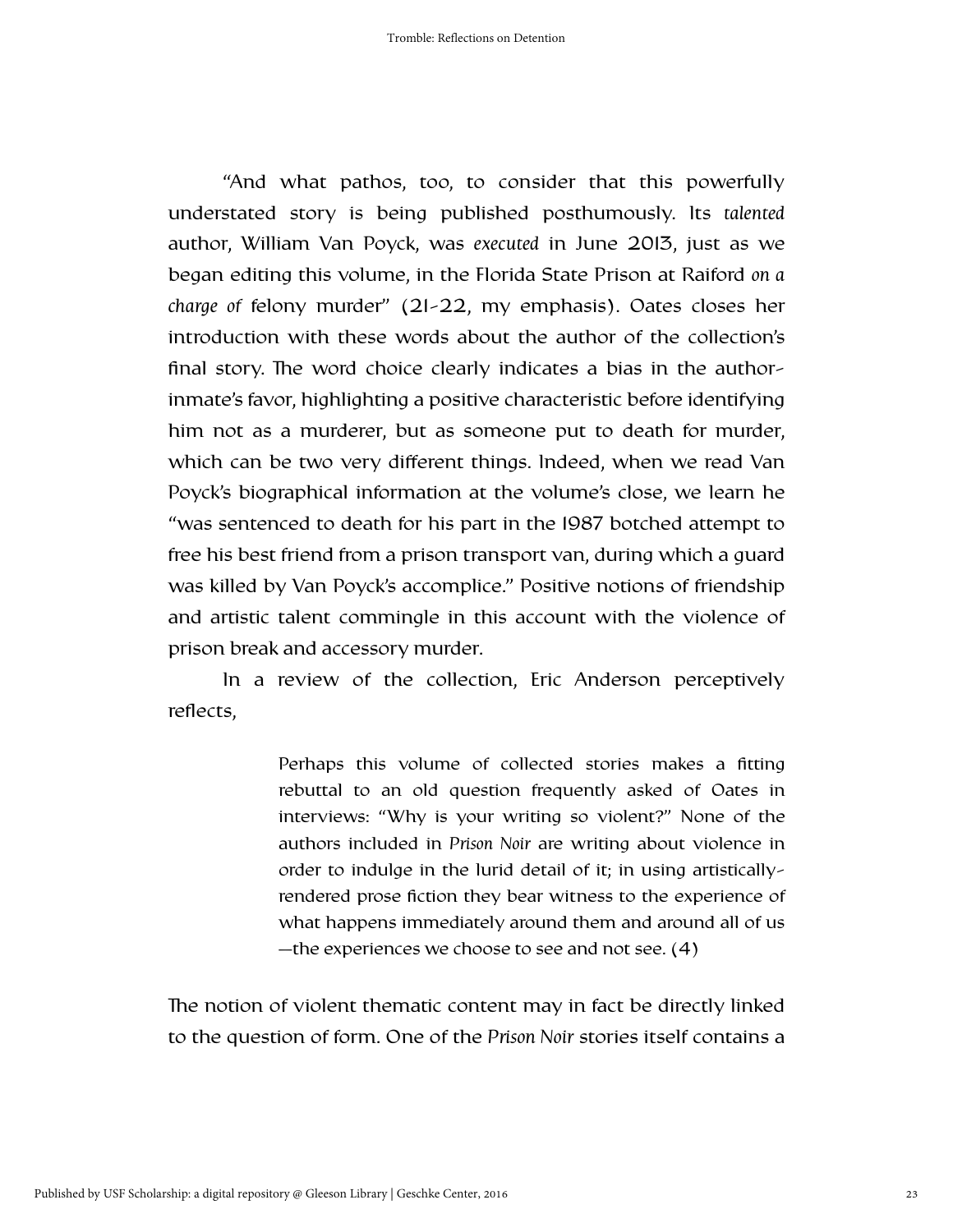remark that may be applied to the chosen fictional format: "That's the myth of institutionalization. After your first day, you've pretty much seen all the facility has to offer" (Gutches 68). That is to say, one day, one smallish unit of time repeated to infinity, which is perhaps best treated through the concision of the short story form. The horrifying experiences dealt with in the collection's stories are perhaps more easily approached through short passages and oblique references. Philip Stevick includes Oates's story "How I Contemplated" in the 1971 collection *Anti-Story: an anthology of experimental fiction* in the section "Against Mimesis: Fiction about Fiction." In his introduction, he states that "the works that follow, are, in a sense, a reaction against 'story-ness'" (xv). In Oates's story, the experimental note form seems to be a way to deal with violence by dissimulating it in oblique vignettes, removing it from a chronological narrative, thus depriving it of some of its cause and effect related force. Though the other Oates stories discussed are not considered experimental, they do tend to read more as juxtapositions of vignettes than fluid chronological narratives.

Oates's fictional depictions of incarceration may be read as critiques of a system that breeds abuse and dehumanization. This vision is mitigated, however, by the persistent urge to violence of Esdra in "Dear Joyce Carol," the predator-gaze of Joseph in "High," and by various comments made by the author in interviews and tweets. She is not radically opposed to the incarceration system though she does seem to see it as her role to denounce injustice and the grotesque implications of certain aspects of "justice." In an interview with Virginia Rohan, she commented: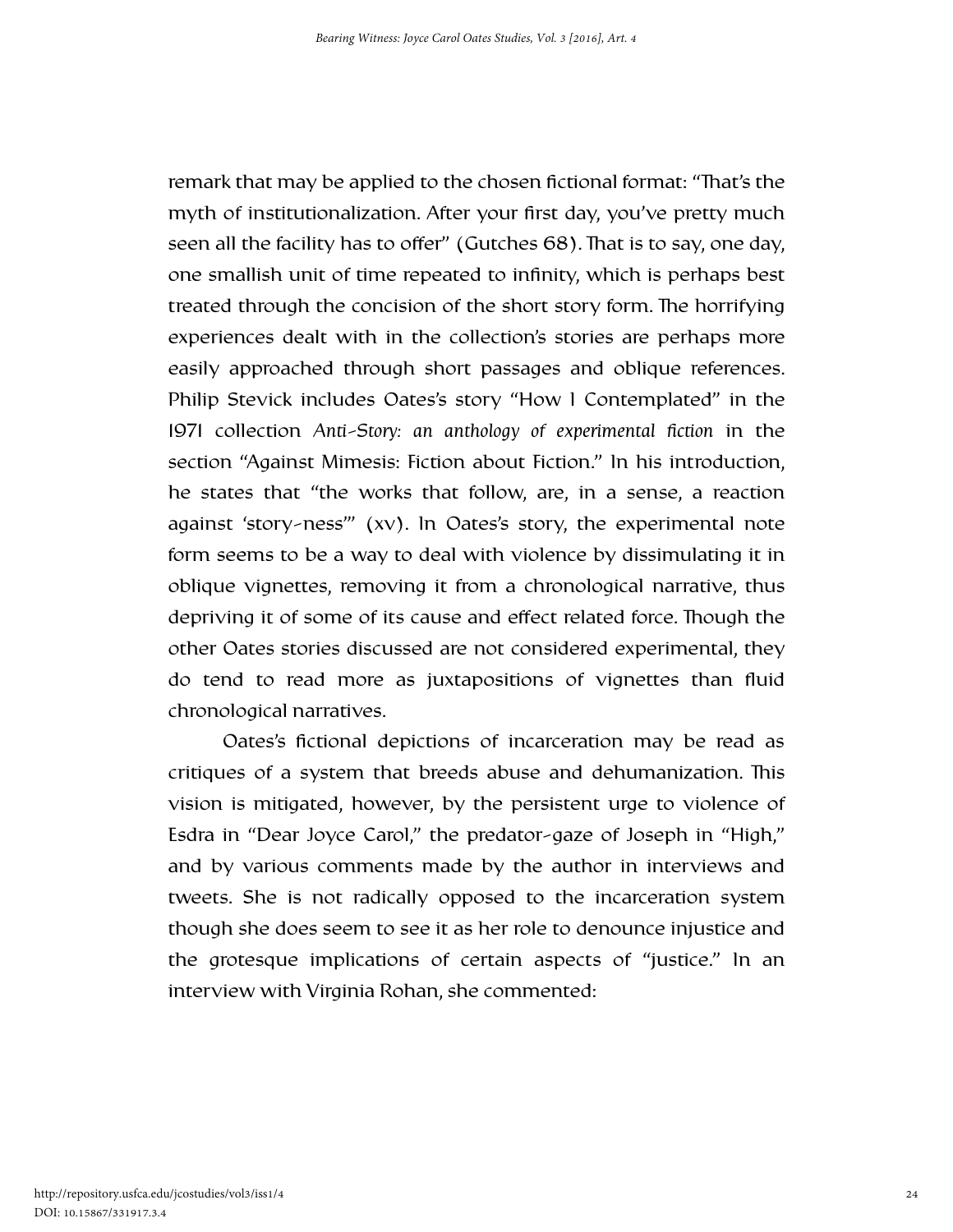No prisoner I ever met claimed to be not quilty. They all accepted the fact that they really made a mistake. Basically, they thought of what they did as a mistake, maybe a stupid mistake. . . . But you know, that's why so many of the prisoners are in prison. They make a really stupid decision to join a gang, get a gun. At 17 years old, you have a very quick temper and you're not mature. And an immature person with a gun is just lethal.

Oates here emphasizes the universal humanity of inmates by equating much crime with a human proclivity to make stupid mistakes. The idea that other crimes do not necessarily fit this analysis is raised in a tweet from May 22, 2015: "While teaching (writing) at San Quentin in 2011 amazed to see (white) inmates with shaved heads covered in swastikas about to be released." This comment conveys the ambiguity that can characterize thoughts on inmates and incarceration, frequently colored by racism and preconceived notions. If these men were to be released, they must have served their time. However, their tattoos bring to mind violent attitudes and make us wonder if the system has functioned appropriately. Ultimately, Oates's prison related fiction and her work in editing *Prison Noir* is simply that of a committed humanist who contributes to giving a voice to yet another largely voiceless population, made all the more necessary by the fact reported in the collection's introduction that in some facilities inmates are not even allowed to write (14).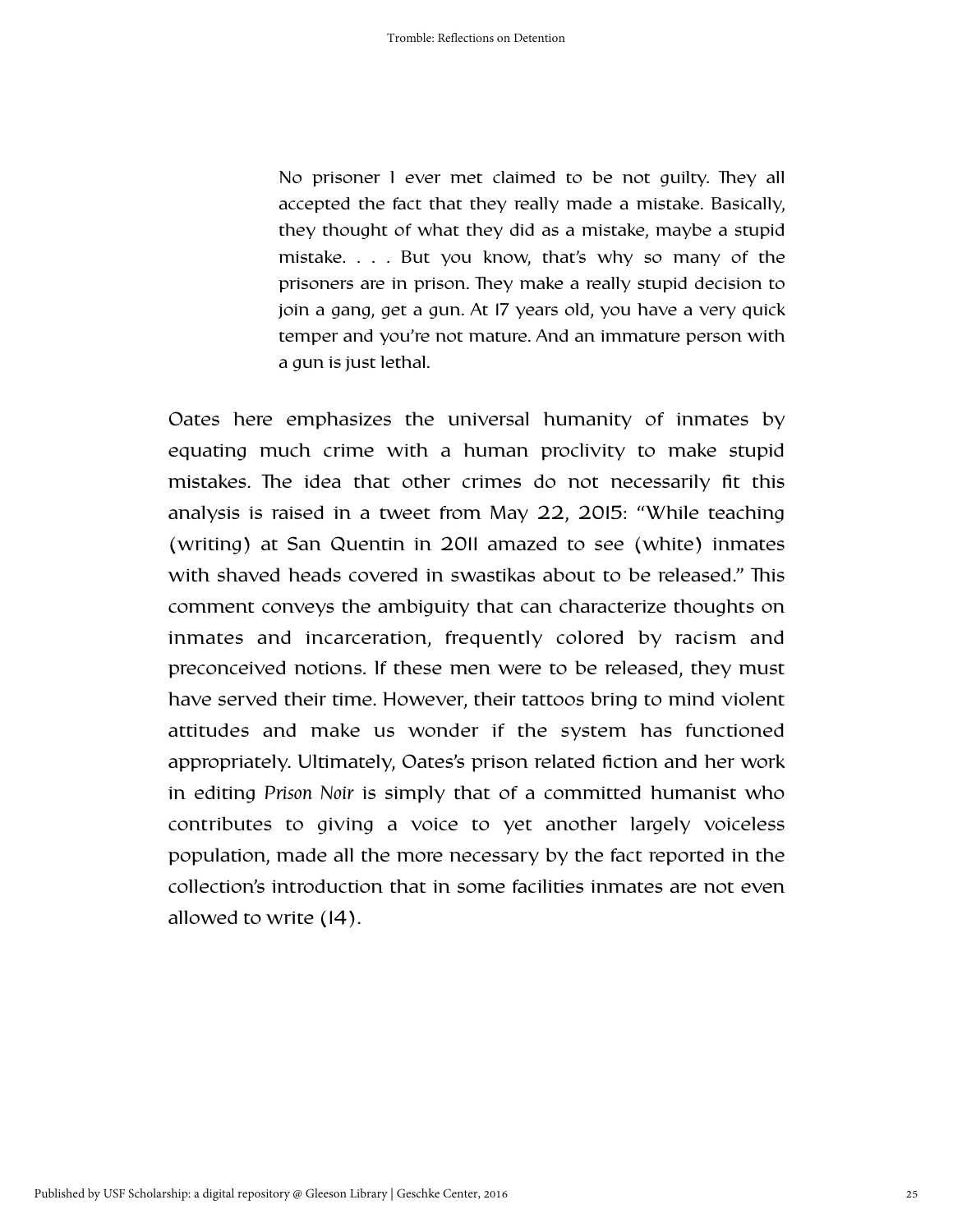### WORKS CITED

- Anderson, Eric K. "Review of *Prison Noir*." *Bearing Witness: Joyce Carol Oates Studies*. 1 (2014). Web. DOI:10.15867/331917.1.4
- Gutches, Scott. "Bardos." *Prison Noir*. Ed. Joyce Carol Oates. New York: Akashic, 2014. 56-68. Print.
- Haskell, Arlo. "Joyce Carol Oates: Close Encounters with the Other." *Key West Literary Seminar Audio Archives*, 18 January 2012. Web. 20 January 2015.
- Johnson, Greg. *Understanding Joyce Carol Oates*. Columbia, South Carolina: U of South Carolina P, 1987. Print.
- Kazin, Alfred. "Oates." 1972. *Joyce Carol Oates: Conversations 1970-2006*. Ed. Greg Johnson. Princeton, New Jersey: Ontario Review, 2006. 5-14. Print.
- Kwiatkowski, Katelyn. "Joyce Carol Oates Reads to Packed Auditorium at Seton Hall University." *TAPinto.net*, 5 October 2011. Web. 4 June 2015.
- Oates, Joyce Carol. "A Visit to San Quentin." *Soul at the White Heat: Inspiration, Obsession, and the Writing Life*. New York: Ecco, 2016. 367-387. Print.
- ———. "After Amnesia." *e Best American Essays 1999*. Ed. Edward Hoagland. Boston: Houghton, 1999. 188-200. Print.
- ———. "Anniversary." *Black Dahlia & White Rose: Stories*. New York: Ecco, 2012. 241-247. Print.
- ———. *Carthage*. New York: Ecco, 2014. Print.
- ———. "Dear Joyce Carol,." *Dear Husband: Stories*. New York: Ecco, 2009. 227-237. Print.
- ———. *Foxfire: Confessions of a Girl Gang*. New York: Plume, 1994. Print.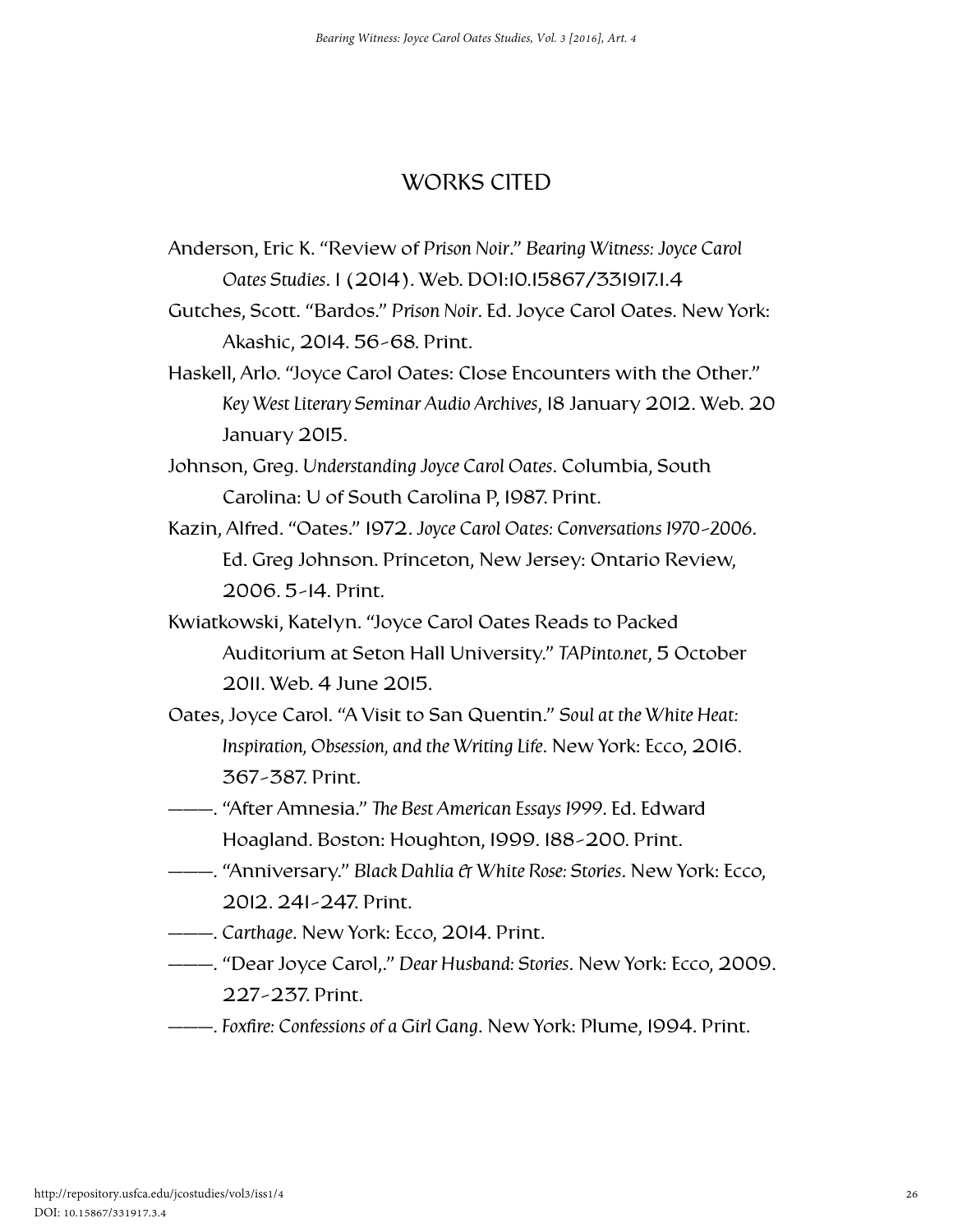- ———. "Joyce Carol Oates: Prison Noir." Interview by Michael Silverblatt. *Bookworm*. KCRW, 2014. Web. 5 June 2015.
- ———. "In the Old World," *By the North Gate*. Greenwich, Connecticut: Fawcett, 1971. 149-162. Print.
- ———. "Introduction: Seeds for Next Year." *Prison Noir*. Ed. Joyce Carol Oates. New York: Akashic, 2014. 13-22. Print.
- ———. "High." *High Crime Area: Tales of Darkness and Dread*. New York: Mysterious, 2014. 37-68. Print.
- ———. "How I Contemplated the World from the Detroit House of Correction and Began My Life Over Again." The Wheel of Love and *Other Stories*. Greenwich, Connecticut: Fawcett, 1970. 149-165. Print.
- ———. "San Quentin." *Black Dahlia & White Rose: Stories*. New York: Ecco, 2012. 235-240. Print.
- ———. *Sourland: Stories*. New York: Ecco, 2010. Print.
- ———. "Tetanus." *TriQuarterly* 131 (2008): 187-200. Print.
- ———. "Thousands of law enforcement looking for pitiless killers who'd surely shoot unarmed citizens in the back." 9 Jun 2015, 4:52 p.m. Tweet.
- ———. "While teaching (writing) at San Quentin in 2011 amazed to see (white) inmates with shaved heads covered in swastikas about to be released." 22 May 2015, 2:25 p.m. Tweet.
- ———. "'Why is Humanism Not the Preeminent Belief of Humankind?' Address Upon Receiving the 2007 Humanist of the Year Award." *In Rough Country*. New York: Ecco, 2010. 354-356. Print.